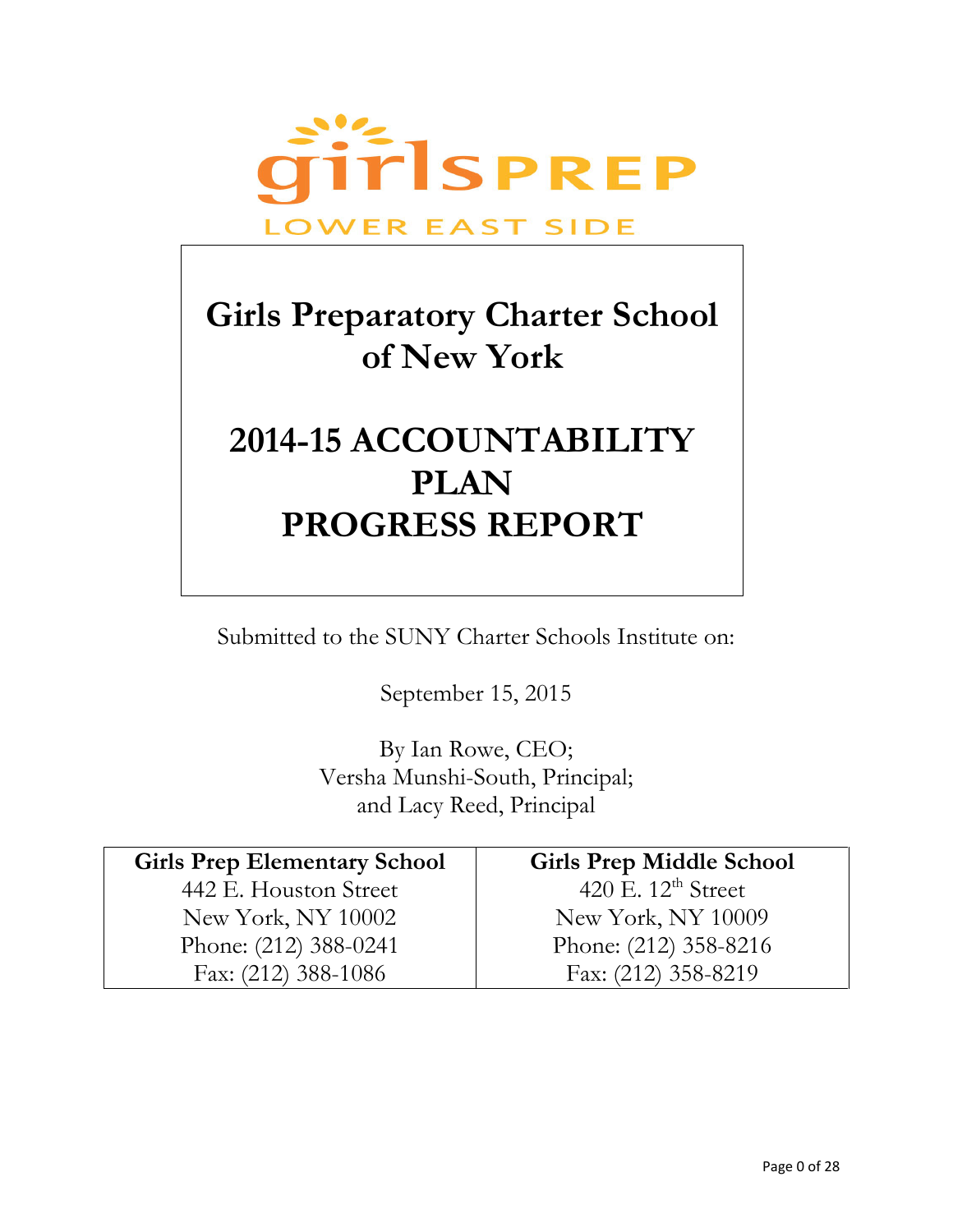David Nitkin and Kasimieir Smith prepared the 2014-15 Accountability Plan Progress Report on behalf of the school's board of trustees:

| <b>Trustee Name</b>            | <b>Board Campus</b> |
|--------------------------------|---------------------|
| Phil Brandes                   | <b>PPN</b>          |
| Mark Diker                     | <b>PPN</b>          |
| <b>Eric Grannis</b>            | <b>PPN</b>          |
| <b>Michal Katz</b>             | <b>PPN</b>          |
| <b>Bryan Lawrence</b>          | <b>PPN</b>          |
| Dominique Schulte              | <b>PPN</b>          |
| Paul Vermylen                  | <b>PPN</b>          |
| Michael Karangelen             | <b>GP LES</b>       |
| Mary Mitchell                  | <b>GP LES</b>       |
| Mary Claire Ryan               | <b>GP LES</b>       |
| <b>Sarah Bennison Machiels</b> | <b>GPBX</b>         |
| <b>Boykin Curry</b>            | <b>GPBX</b>         |
| Lauren Frank                   | GP BX               |
| Laura Weil                     | <b>GPBX</b>         |
| Maria Zimmerman                | <b>GPBX</b>         |
| Cary Davis                     | <b>BP</b>           |
| <b>Eric Grannis</b>            | <b>BP</b>           |
| Nicole Pullen Ross             | <b>BP</b>           |
| Paul Vermylen                  | <b>BP</b>           |
| Laura Weil                     | <b>BP</b>           |
| Ed Gordon                      | <b>BP</b>           |
| Ming Mel                       | <b>BP</b>           |

Lacy Reed has served as Principal of Girls Preparatory Charter School of New York (grades 5-8) since July 2015.

Versha Munshi-South served as resident Principal of Girls Preparatory Charter School of New York (grades K-4) in 2012-13, and assumed the full duties of Principal in July 2013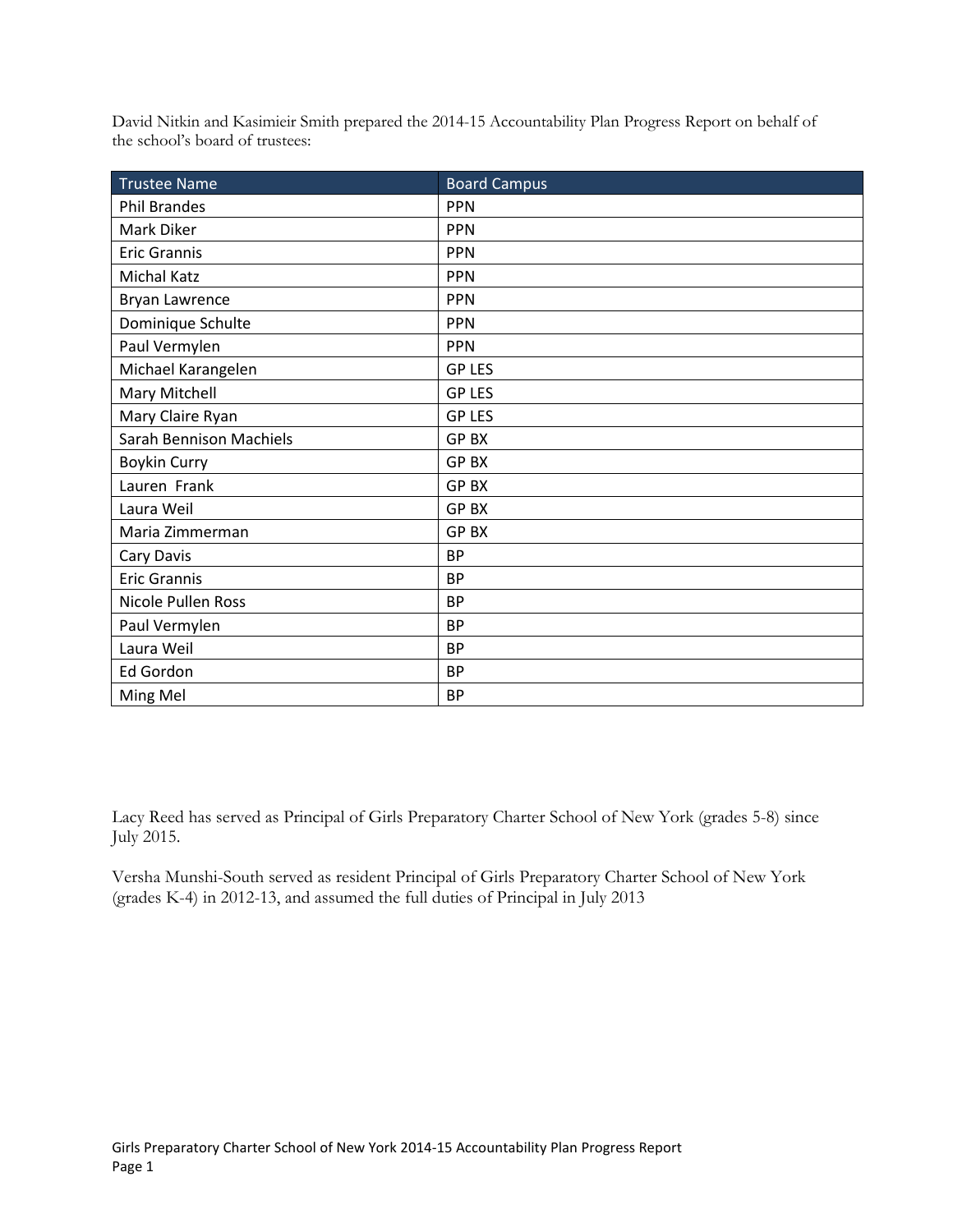# **INTRODUCTION**

Founded in 2005, Girls Preparatory Charter School of New York (hereafter "GPCSNY" or "Girls Prep") follows a single-sex education model that achieves excellence through continuous learning and data-driven instruction. Our school model is designed to empower each student, build strong character, ensure every student demonstrates critical thinking and possesses critical knowledge, and propel every student toward a path to earn a degree from a four-year university.

At the close of our tenth year of operation, GPCSNY has found the educational program and school model to be effective in creating consistent academic achievement and a desire to learn among GPCSNY students. The results on the New York State English Language Arts and Math exams, as well as success in other school and organizational goals, are indicators of GPCSNY's commitment to the students and families that GPCSNY serves.

In the coming years, GPCSNY expects to improve upon its current success by refining curricular and pedagogical practices and focusing on the next stage of success for graduates of GPCSNY. The school expects to provide graduates with the best opportunities for acceptance into high performing high schools as well as support the development of students as "college-goers" through guidance and school culture.

| School<br>Year | K  |    | 2  | 3  | 4  | 5  | 6  | 7  | 8  | 9 | 10 | 11 | 12 | Total |
|----------------|----|----|----|----|----|----|----|----|----|---|----|----|----|-------|
| 2010-11        | 48 | 50 | 50 | 50 | 52 | 58 | 44 |    |    |   |    |    |    | 352   |
| 2011-12        | 72 | 73 | 50 | 51 | 47 | 48 | 70 | 49 |    |   |    |    |    | 460   |
| 2012-13        | 75 | 71 | 74 | 50 | 51 | 52 | 50 | 68 | 47 |   |    |    |    | 538   |
| 2013-14        | 68 | 78 | 69 | 71 | 49 | 50 | 53 | 46 | 65 |   |    |    |    | 549   |
| 2014-15        | 70 | 74 | 71 | 71 | 71 | 68 | 49 | 47 | 41 |   |    |    |    | 562   |

# **School Enrollment by Grade Level and School Year**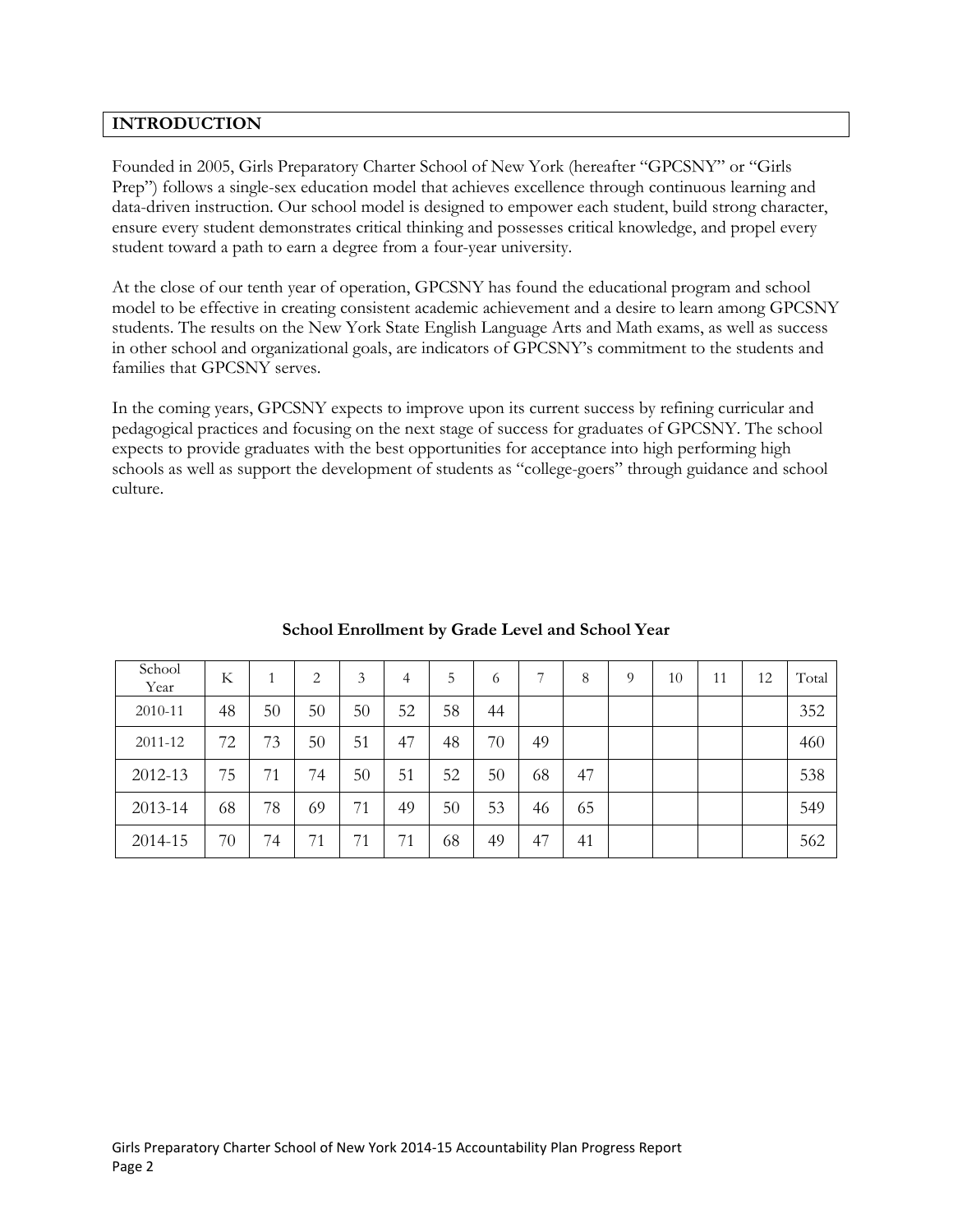# **ENGLISH LANGUAGE ARTS**

# **Goal 1: English Language Arts**

Students will become proficient readers of the English language.

#### **Background**

GPCSNY uses the Readers and Writers Workshop model in conjunction with the Common Core State Standards (CCSS) as a foundation for planning and instruction. Each integrated literacy block is approximately 110 minutes long at the elementary school and 90 minutes long at the middle school and includes both reading and writing instruction and practice opportunities. Teachers use a lesson format that follows a predictable structure – Warm-Up, Teach, Release, Independent Practice, Connect – so that students know what to expect and what is expected of them at each part of the lesson.

GPCSNY students gain the benefits of the workshop model by learning to communicate in a positive and collaborative climate, apply knowledge through meaningful communication about what they have read, selfmonitor through independent reading goals, and practice and master skills and standards by incorporating teacher and student feedback.

Teachers are trained and expected to monitor literacy growth using Fountas & Pinnell Guided Reading Program and Complete Writing Series and writing diagnostic tied to the units of instruction. Teachers also use regular interim assessments in grades 2-5 to monitor student performance and progress.

Assessment tools like the NWEA MAP assessment and interim assessments are used strategically by the principals, department chairs, reading specialists, and our network-level Director of Data and Assessment to ensure that immediate re-teach and intervention of ELA skills is incorporated into the daily plans, as well as six week intervention plans. Additionally, the ongoing data informs our RTI (response to intervention) process, a network wide model that targets students for enrichment and/or intervention.

While GPCSNY is committed to incorporating the programs that build strong foundations and embed higher order critical thinking, we also ensure rigor and high academic expectations through standardization and structure. For example, we have developed standardized practices for grading and evaluating student work as well as for small group instruction and Response to Intervention process and criteria. We also adopt standard best practices from our sister school Girls Prep Bronx Charter School on an on-going basis.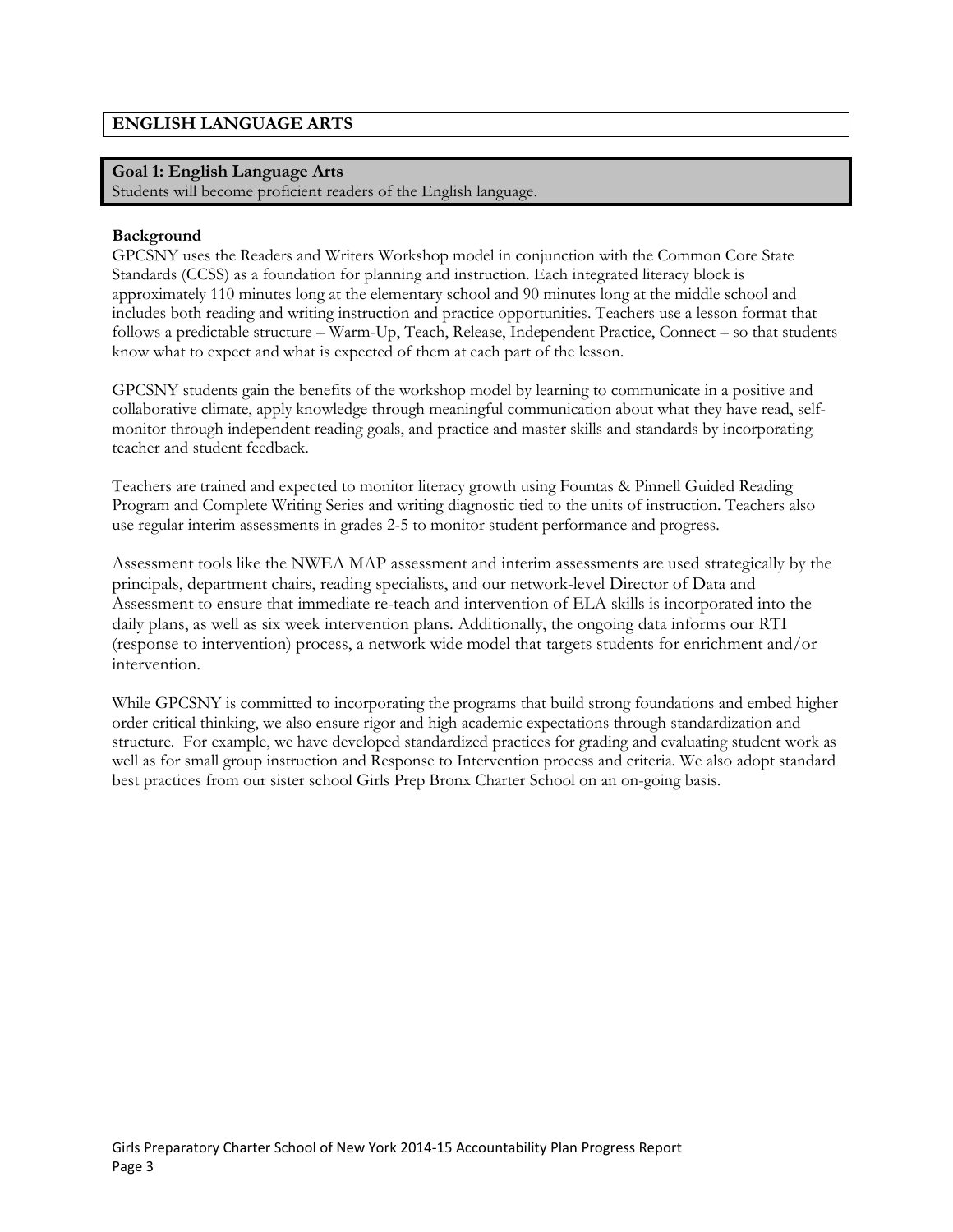| <b>Goal 1: Absolute Measure</b>                                                                     |  |
|-----------------------------------------------------------------------------------------------------|--|
| Each year, 75 percent of all tested students enrolled in at least their second year will perform at |  |
| proficiency on the New York State English language arts examination for grades 3-8.                 |  |

# **Method**

 $\overline{a}$ 

The school administered the New York State Testing Program English language arts assessment to students in 3rd through 8th grade in April 2015. Each student's raw score has been converted to a gradespecific scaled score and a performance level.

The table below summarizes participation information for this year's test administration. The table indicates total enrollment and total number of students tested. It also provides a detailed breakdown of those students excluded from the exam. Note that this table includes all students according to grade level, even if they have not enrolled in at least their second year.

| Grade | Total  |            | Not Tested <sup>1</sup> | Total  |          |
|-------|--------|------------|-------------------------|--------|----------|
|       | Tested | <b>IEP</b> | ELL                     | Absent | Enrolled |
|       |        |            |                         |        |          |
|       |        |            |                         |        |          |
|       |        |            |                         |        | 68       |
|       |        |            |                         |        | 49       |
|       |        |            |                         |        | 47       |
|       |        |            |                         |        |          |
|       | 346    |            |                         |        |          |

#### **2014-15 State English Language Arts Exam Number of Students Tested and Not Tested**

<span id="page-4-0"></span><sup>&</sup>lt;sup>1</sup> Students exempted from this exam according to their Individualized Education Program (IEP), because of English Language Learners (ELL) status, or absence for at least some part of the exam.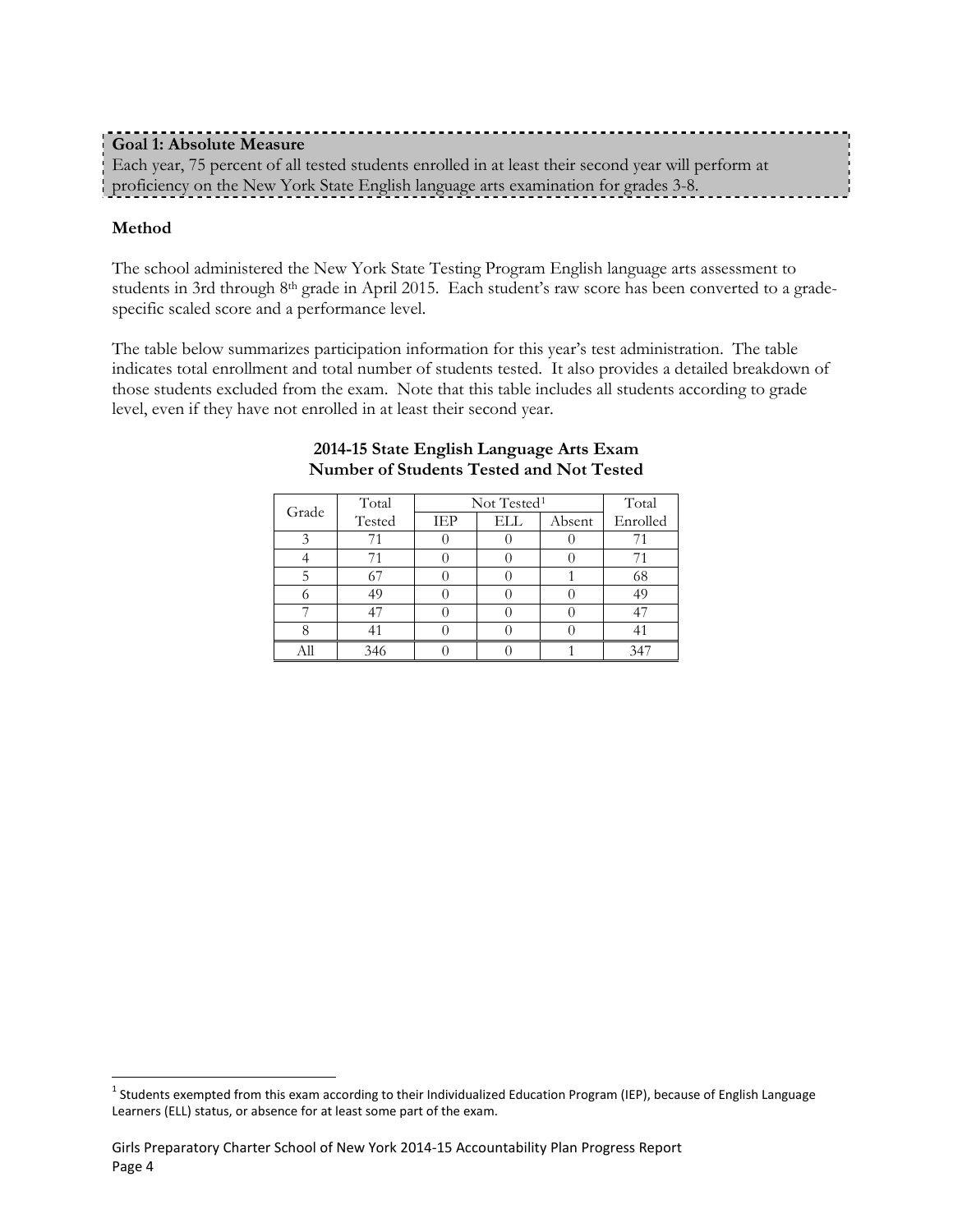# **Results**

38.8% of Girls Prep students enrolled in at least their second year were proficient on the NYS English language arts examination.

| Grades         | All Students |                  | Enrolled in at least their<br>Second Year |                  |  |
|----------------|--------------|------------------|-------------------------------------------|------------------|--|
|                | Percent      | Number<br>Tested | Percent                                   | Number<br>Tested |  |
| 3              | $33.1\%$     | 71               | $35.7\%$                                  | 56               |  |
| $\overline{4}$ | 47.9%        | 71               | $50.0\%$                                  | 58               |  |
| 5              | $22.4\%$     | 67               | 22.9%                                     | 35               |  |
| 6              | $26.5\%$     | 49               | $36.1\%$                                  | 36               |  |
| 7              | 31.9%        | 47               | $31.9\%$                                  | 47               |  |
| 8              | $56.1\%$     | 41               | $56.1\%$                                  | 41               |  |
| All            | 36.4%        | 346              | 38.8%                                     | 273              |  |

# **Performance on 2014-15 State English Language Arts Exam By All Students and Students Enrolled in At Least Their Second Year**

# **Evaluation**

Girls Prep did not meet the accountability measure of 75 percent of students enrolled in at least their second year achieving proficiency. However, as the data in the following sections demonstrates, Girls Prep students made growth since 2012-13, and also outperformed students in their host district. Accordingly, we believe the data indicates that Girls Prep is on a predictive path to meeting the goal of 75 percent proficiency in the future.

# **Additional Evidence**

The below table indicates that the percentage of students in at least their second year achieving proficiency increased by 4.3% from 2012-13 to 2014-15.

|       | Percent of Students Enrolled in At Least Their Second Year Achieving Proficiency |                  |          |                  |          |                  |          |                  |  |  |
|-------|----------------------------------------------------------------------------------|------------------|----------|------------------|----------|------------------|----------|------------------|--|--|
| Grade | 2011-12                                                                          |                  |          | 2012-13          |          | 2013-14          | 2014-15  |                  |  |  |
|       | Percent                                                                          | Number<br>Tested | Percent  | Number<br>Tested | Percent  | Number<br>Tested | Percent  | Number<br>Tested |  |  |
| 3     | $56.5\%$                                                                         | 46               | $26.2\%$ | 42               | $52.4\%$ | 63               | $35.7\%$ | 56               |  |  |
| 4     | $75.0\%$                                                                         | 44               | 31.3%    | 48               | $26.2\%$ | 42               | $50.0\%$ | 58               |  |  |
| 5     | $69.8\%$                                                                         | 43               | $27.9\%$ | 43               | $59.4\%$ | 32               | $22.9\%$ | 35               |  |  |
| 6     | $67.8\%$                                                                         | 60               | $46.7\%$ | 45               | 26.8%    | 41               | $36.1\%$ | 36               |  |  |
|       | $60.5\%$                                                                         | 43               | 44.6%    | 56               | 44.4%    | 45               | $31.9\%$ | 47               |  |  |
| 8     | N/A                                                                              | N/A              | $27.3\%$ | 44               | $37.5\%$ | 64               | $56.1\%$ | 41               |  |  |
| All   | $66.0\%$                                                                         | 236              | $34.5\%$ | 278              | $41.1\%$ | 287              | 38.8%    | 273              |  |  |

# **English Language Arts Performance by Grade Level and School Year**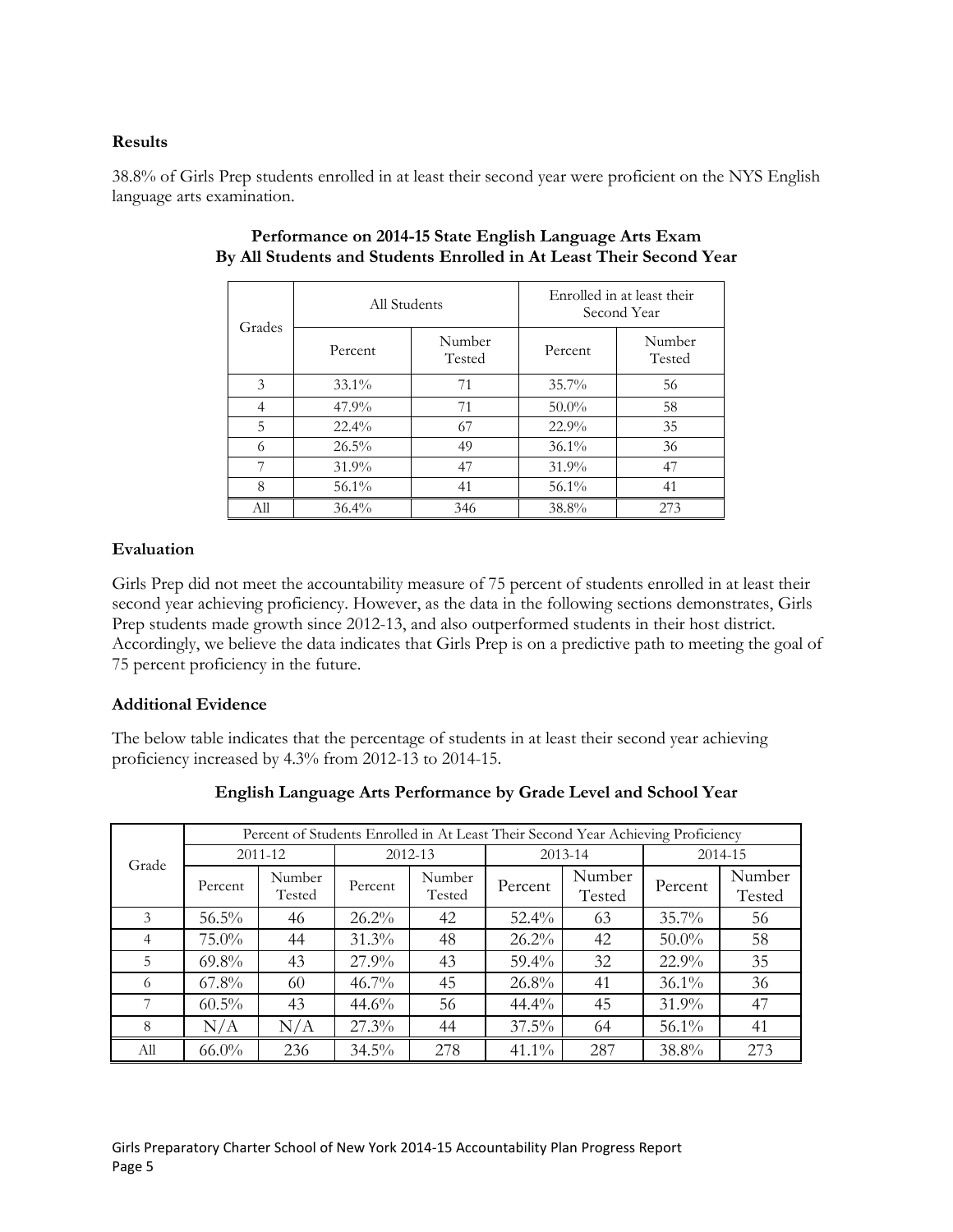**Goal 1: Absolute Measure** Each year, the school's aggregate Performance Level Index (PLI) on the State English language arts exam will meet the Annual Measurable Objective (AMO) set forth in the state's NCLB accountability system.

# **Method**

The federal No Child Left Behind law holds schools accountable for making annual yearly progress towards enabling all students to be proficient. As a result, the state sets an AMO each year to determine if schools are making satisfactory progress toward the goal of proficiency in the state's learning standards in English language arts. To achieve this measure, all tested students must have a Performance Level Index (PLI) value that equals or exceeds the 2014-15 English language arts AMO of 89. The PLI is calculated by adding the sum of the percent of all tested students at Levels 2 through 4 with the sum of the percent of all tested students at Levels 3 and 4. Thus, the highest possible PLI is 200.[2](#page-6-0)

#### **Results**

GPCSNY's performance index for English language arts was 116 in the 2014-15 school year. This exceeds the AMO of 89.

| Number in |         | Percent of Students at Each Performance Level |         |         |  |         |     |     |  |
|-----------|---------|-----------------------------------------------|---------|---------|--|---------|-----|-----|--|
| Cohort    | level J |                                               | Level 2 | Level 3 |  | Level 4 |     |     |  |
| 346       | 21%     |                                               | 44%     | 29%     |  | 70/0    |     |     |  |
|           |         |                                               |         |         |  |         |     |     |  |
|           | PI      | $=$                                           | 44      | 29      |  |         |     | 80  |  |
|           |         |                                               |         | 29      |  |         | $=$ | 36  |  |
|           |         |                                               |         |         |  |         |     | 116 |  |

# **English Language Arts 2014-15 Performance Level Index (PLI)**

#### **Evaluation**

GPCSNY exceeded the Annual Measurable Objective by 27 points in 2014-15.

#### **Goal 1: Comparative Measure**

Each year, the percent of all tested students who are enrolled in at least their second year and performing at proficiency on the state English language arts exam will be greater than that of all students in the same tested grades in the local school district.

#### **Method**

 $\overline{a}$ 

A school compares tested students enrolled in at least their second year to all tested students in the surrounding public school district. Comparisons are between the results for each grade in which the school had tested students in at least their second year at the school and the total result for all students at the corresponding grades in the school district.[3](#page-6-1)

<span id="page-6-0"></span><sup>&</sup>lt;sup>2</sup> In contrast to SED's Performance Index, the PLI does not account for year-to-year growth toward proficiency.

<span id="page-6-1"></span> $3$  Schools can acquire these data when the New York State Education Department releases its Access database containing grade level ELA and math test results for all schools and districts statewide. The NYSED announces the release of the data on its News [Release webpage.](http://www.oms.nysed.gov/press/)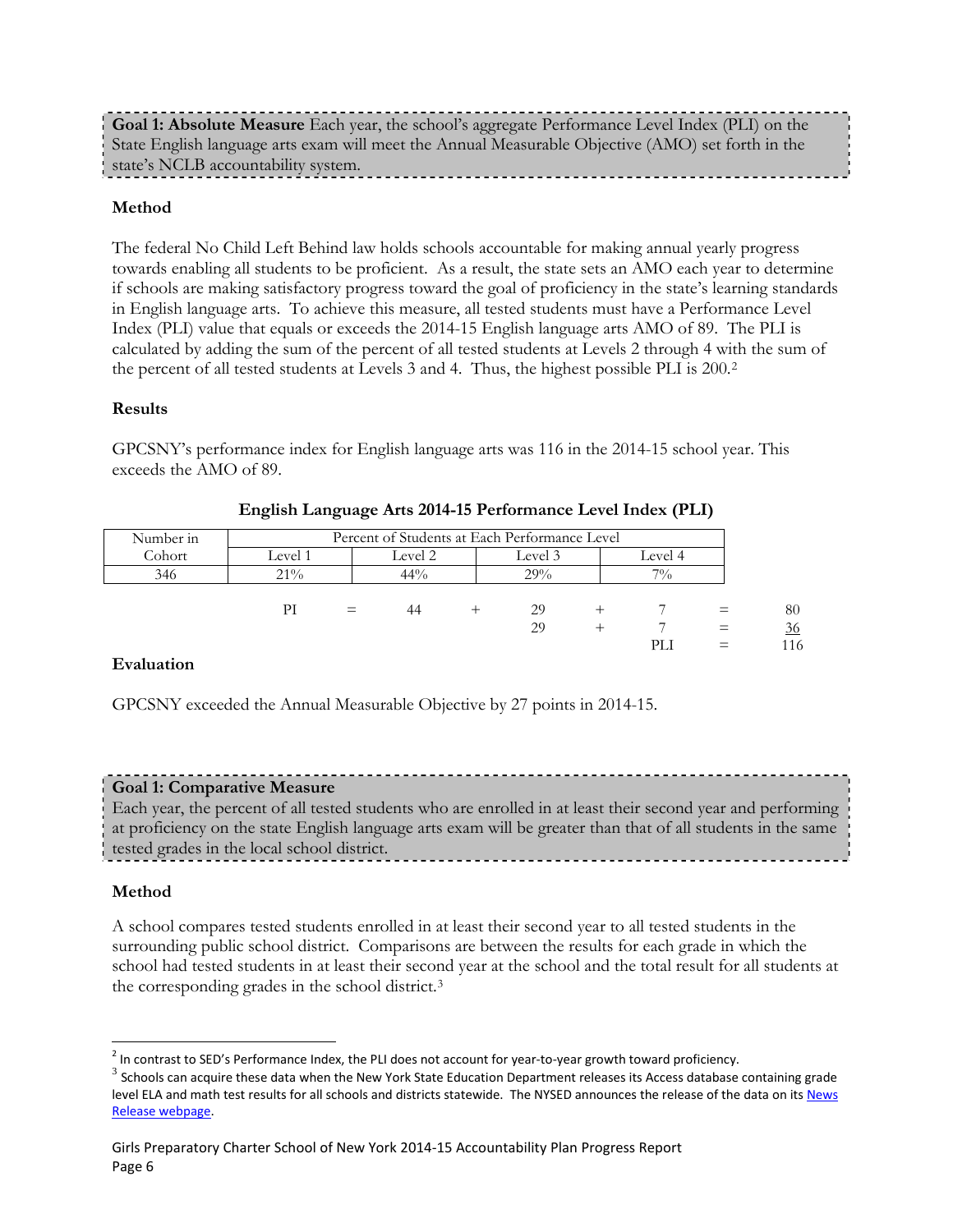# **Results**

Students enrolled in at least their second year at Girls Prep outperformed those in their host district, NYC Community District 1.

|               |                         | Percent of Students at Proficiency |                         |                  |  |  |  |  |  |  |
|---------------|-------------------------|------------------------------------|-------------------------|------------------|--|--|--|--|--|--|
| Grade         | Charter School Students | In At Least 2 <sup>nd</sup> Year   | All District 1 Students |                  |  |  |  |  |  |  |
|               | Percent                 | Number<br>Tested                   | Percent                 | Number<br>Tested |  |  |  |  |  |  |
| $\mathcal{E}$ | $35.7\%$                | 56                                 | $37.5\%$                | 750              |  |  |  |  |  |  |
| 4             | $50.0\%$                | 58                                 | $36.3\%$                | 771              |  |  |  |  |  |  |
| 5             | 22.9%                   | 35                                 | $39.4\%$                | 790              |  |  |  |  |  |  |
| 6             | $36.1\%$                | 36                                 | $37.6\%$                | 785              |  |  |  |  |  |  |
| 7             | 31.9%                   | 47                                 | 35.6%                   | 736              |  |  |  |  |  |  |
| 8             | $56.1\%$                | 41                                 | $43.0\%$                | 809              |  |  |  |  |  |  |
| All           | 38.8%                   | 273                                | $38.2\%$                | 4,641            |  |  |  |  |  |  |

# **2015-15 State English Language Arts Exam Charter School and District Performance by Grade Level**

# **Evaluation**

Girls Prep did met the accountability measure requiring that the proportion of all students who are enrolled in at least their second year and performing at proficiency on the state English language arts exam be greater than that of all students in the same tested grades in the local school district.

# **Additional Evidence**

The below table demonstrates that Girls Prep students have outperformed the students of the school's host district, District 1, in each of the last 4 years.

|                |                                | Percent of Students Enrolled in at Least their Second Year Who Are at Proficiency Compared to |          |            |          |          |          |          |  |  |  |  |
|----------------|--------------------------------|-----------------------------------------------------------------------------------------------|----------|------------|----------|----------|----------|----------|--|--|--|--|
|                | <b>Local District Students</b> |                                                                                               |          |            |          |          |          |          |  |  |  |  |
| Grade          | 2011-12                        |                                                                                               |          | 2012-13    |          | 2013-14  | 2014-15  |          |  |  |  |  |
|                | Girls                          | District                                                                                      | Girls    | District 1 | Girls    | District | Girls    | District |  |  |  |  |
|                | Prep                           |                                                                                               | Prep     |            | Prep     |          | Prep     |          |  |  |  |  |
| 3              | $56.5\%$                       | 51.3%                                                                                         | $26.2\%$ | $34.3\%$   | $52.4\%$ | 36%      | $37.5\%$ | $37.5\%$ |  |  |  |  |
| $\overline{4}$ | $75.0\%$                       | $54.5\%$                                                                                      | $31.3\%$ | 34.5%      | $26.2\%$ | 40%      | $36.3\%$ | 36.3%    |  |  |  |  |
| 5              | $69.8\%$                       | $55.3\%$                                                                                      | $27.9\%$ | $30.5\%$   | $59.4\%$ | $34\%$   | $39.4\%$ | $39.4\%$ |  |  |  |  |
| 6              | $67.8\%$                       | $50.8\%$                                                                                      | $46.7\%$ | $33.5\%$   | $26.8\%$ | 35%      | $37.6\%$ | 37.6%    |  |  |  |  |
| 7              | $60.5\%$                       | $50.1\%$                                                                                      | $44.6\%$ | $30.7\%$   | $44.4\%$ | $41\%$   | 35.6%    | 35.6%    |  |  |  |  |
| 8              | N/A                            | N/A                                                                                           | $27.3\%$ | 33.8%      | $37.5\%$ | 38%      | $43.0\%$ | $43.0\%$ |  |  |  |  |
| All            | $66.0\%$                       | $52.4\%$                                                                                      | $34.5\%$ | 32.9%      | $41.1\%$ | 37%      | $38.2\%$ | $39.9\%$ |  |  |  |  |

# **English Language Arts Performance of Charter School and Local District by Grade Level and School Year**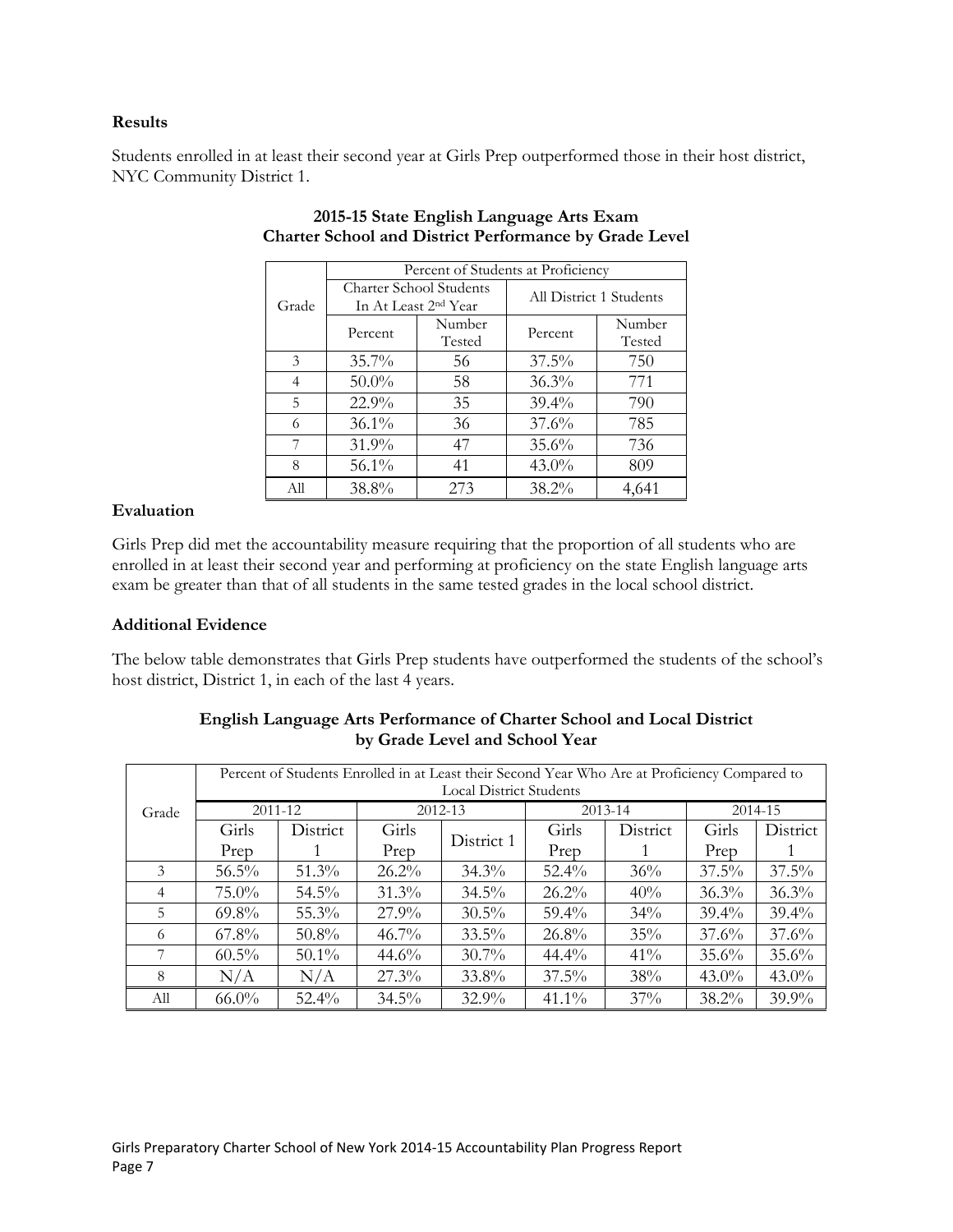# **Goal 1: Comparative Measure**

Each year, the school will exceed its predicted level of performance on the state English language arts exam by an Effect Size of 0.3 or above (performing higher than expected to a small degree) according to a regression analysis controlling for students eligible for economically disadvantaged students among all public schools in New York State[.4](#page-8-0)

# **Method**

The Charter Schools Institute conducts a Comparative Performance Analysis, which compares the school's performance to demographically similar public schools state-wide. The Institute uses a regression analysis to control for the percentage of economically disadvantaged students among all public schools in New York State. The Institute compares the school's actual performance to the predicted performance of public schools with a similar economically disadvantaged percentage. The difference between the schools' actual and predicted performance, relative to other schools with similar economically disadvantaged statistics, produces an Effect Size. An Effect Size of 0.3 or performing higher than expected to a small degree is the requirement for achieving this measure.

Given the timing of the state's release of economically disadvantaged data and the demands of the data analysis, the 2014-15 analysis is not yet available. This report contains 2013-14 results, the most recent Comparative Performance Analysis available.

# **Results**

In 2013-14 Girls Prep's aggregate effect size in English language arts was 1.22.

| Grade | % Economically<br>Disadvantaged           | Students<br>Tested | Percent of Students<br>at Proficiency  |           | Difference<br>between Actual<br>and Predicted | <b>Effect Size</b> |  |  |  |  |
|-------|-------------------------------------------|--------------------|----------------------------------------|-----------|-----------------------------------------------|--------------------|--|--|--|--|
|       |                                           |                    | Actual                                 | Predicted |                                               |                    |  |  |  |  |
| 3     | 84.2                                      | 71                 | 48                                     | 21.9      | 26.1                                          | 1.93               |  |  |  |  |
|       | 82.4                                      | 49                 | 22                                     | 22.9      | $-0.9$                                        | $-0.06$            |  |  |  |  |
| 5     | 78.0                                      | 50                 | 46                                     | 21.0      | 25.0                                          | 1.95               |  |  |  |  |
| 6     | 75.5                                      | 53                 | 29                                     | 19.8      | 9.2                                           | 0.62               |  |  |  |  |
|       | 72.3                                      | 46                 | 44                                     | 21.1      | 22.9                                          | 1.47               |  |  |  |  |
| 8     | 83.1                                      | 65                 | 37                                     | 20.8      | 16.2                                          | 1.18               |  |  |  |  |
| All   | 79.8                                      | 334                | 38.2                                   | 21.3      | 16.9                                          | 1.22               |  |  |  |  |
|       | School's Overall Comparative Performance: |                    |                                        |           |                                               |                    |  |  |  |  |
|       |                                           |                    | Higher than expected to a large degree |           |                                               |                    |  |  |  |  |

# 2013-14 **English Language Arts Comparative Performance by Grade Level**

<span id="page-8-0"></span><sup>4</sup> The Institute will continue using *economically disadvantaged* instead of *eligibility for free lunch* as the demographic variable in 2013-14. Schools should report previous year's results using reported free-lunch statistics.  $\overline{a}$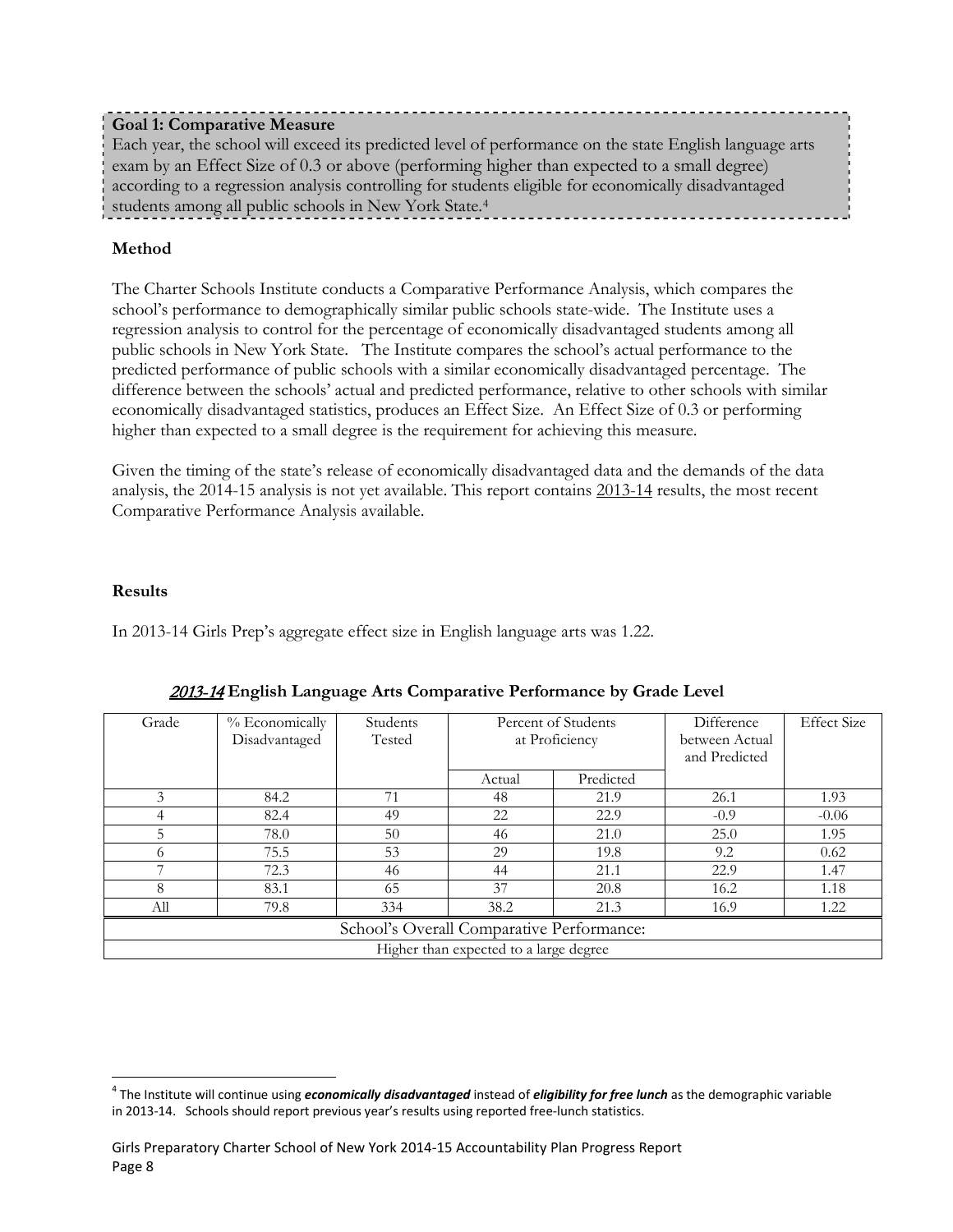# **Evaluation**

In 2013-14, Girls Prep met this accountability plan goal. Girls Prep's effect size is not yet available for 2014-15, the year relevant to this analysis.

# **Additional Evidence**

GPCSNY has had a strongly positive effect size for each of the last four years.

| School<br>Year | Grades | Percent<br>Eligible for<br>Free Lunch | Number<br>Tested | Actual | Predicted | Effect<br>Size |
|----------------|--------|---------------------------------------|------------------|--------|-----------|----------------|
| 2010-11        | K-6    | 62                                    | 222              | 60.4   | 46.6      | 0.85           |
| 2011-12        | K-7    | 56.2                                  | 262              | 64.1   | 49.6      | 0.95           |
| $2012 - 13$    | $K-8$  | 73.1                                  | 318              | 33.7   | 22.9      | 0.79           |
| 2013-14        | $K-8$  | 79.8                                  | 334              | 38.2   | 21.3      | 1.22           |

**English Language Arts Comparative Performance by School Year**

# **Goal 1: Growth Measure[5](#page-9-0)**

Each year, under the state's Growth Model, the school's mean unadjusted growth percentile in English language arts for all tested students in grades 4-8 will be above the state's unadjusted median growth percentile.

# **Method**

This measure examines the change in performance of the same group of students from one year to the next and the progress they are making in comparison to other students with the same score in the previous year. The analysis only includes students who took the state exam in 2013-14 and also have a state exam score from 2012-13 including students who were retained in the same grade. Students with the same 2012-13 score are ranked by their 2013-14 score and assigned a percentile based on their relative growth in performance (student growth percentile). Students' growth percentiles are aggregated school-wide to yield a school's mean growth percentile. In order for a school to perform above the statewide median, it must have a mean growth percentile greater than 50.

Given the timing of the state's release of Growth Model data, the 2014-15 analysis is not yet available. This report contains 2013-14 results, the most recent Growth Model data available.<sup>[6](#page-9-1)</sup>

# **Results**

In 2014-15, Girls Prep's mean unadjusted growth percentile was 51. This is higher than the state's unadjusted median growth percentile of 50.0

<span id="page-9-0"></span><sup>&</sup>lt;sup>5</sup> See Guidelines for Creating a SUNY Accountability Plan for an explanation.

<span id="page-9-1"></span> $^6$  Schools can acquire these data from the NYSED's Business Portal: portal.nysed.gov.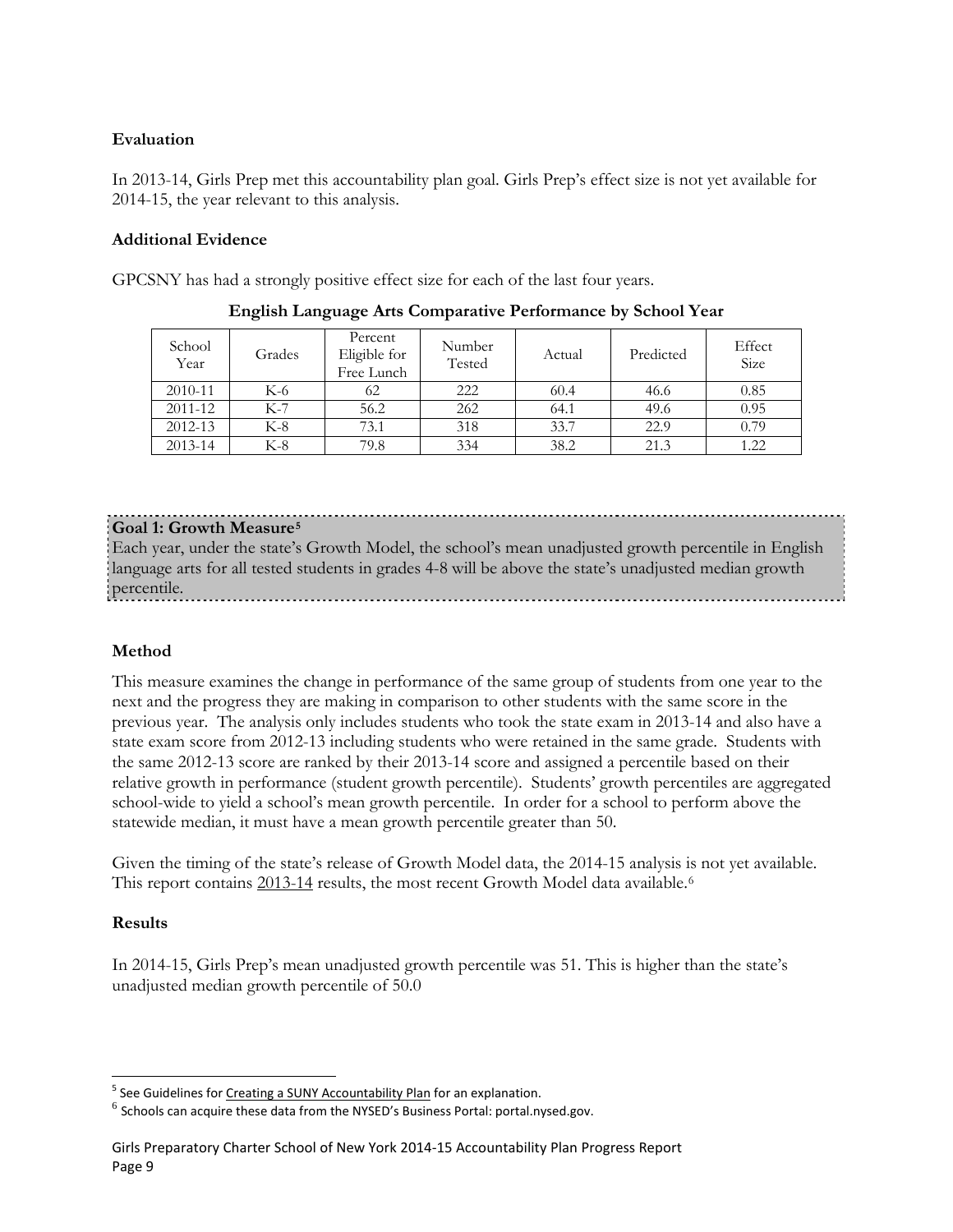|       | <b>Mean Growth Percentile</b> |           |  |  |  |
|-------|-------------------------------|-----------|--|--|--|
| Grade | School                        | Statewide |  |  |  |
|       |                               | Median    |  |  |  |
| 3     | N/A                           | N/A       |  |  |  |
| 4     | 50                            | 50        |  |  |  |
| 5     | 51                            | 50        |  |  |  |
| 6     | 49                            | 50        |  |  |  |
| 7     | 52                            | 50        |  |  |  |
| 8     | 50                            | 50        |  |  |  |
| All   | 51                            | 50        |  |  |  |

# **2014-15 English Language Arts Mean Growth Percentile by Grade Level**

#### **Evaluation**

In 2014-15, Girls Prep met this accountability plan goal.

#### **Additional Evidence**

GPCSNY has met this accountability goal in each of the last four years.

| English Language Arts Mean Growth Percentile by Grade Level and School Year |  |  |
|-----------------------------------------------------------------------------|--|--|
|                                                                             |  |  |

|       | <b>Mean Growth Percentile</b> |                 |         |           |         |  |  |  |  |
|-------|-------------------------------|-----------------|---------|-----------|---------|--|--|--|--|
| Grade | $2010 - 11^7$                 | $2011 - 12^{7}$ | 2012-13 | 2013-14   | 2014-15 |  |  |  |  |
| 3     |                               |                 | N/A     | N/A       | N/A     |  |  |  |  |
| 4     |                               |                 | 66.0    | 44        | 50      |  |  |  |  |
| 5     |                               |                 | 56.0    | 58.5      | 51      |  |  |  |  |
| 6     |                               |                 | 61.5    | 50.5      | 49      |  |  |  |  |
| 7     |                               |                 | 69.0    | 58.5      | 52      |  |  |  |  |
| 8     |                               |                 | 47.5    | 44        | 50      |  |  |  |  |
| All   | 44.0                          | 58.4            | 60.6    | <u>50</u> | 51      |  |  |  |  |

#### **Summary of the English Language Arts Goal**

We are committed to providing the resources needed for our students to become proficient readers of the English language. GPCSNY is committed to a culture of continuous improvement where student achievement and success has no limit.

In 2014-15, GPCSNY achieved 4 out of the 5 possible measures for evaluation. Below we have outlined an action plan to implement in the coming year. This plan includes programs and processes that have proven to be successful and new strategies that address our observable gaps.

<span id="page-10-0"></span> $<sup>7</sup>$  Grade level results not available.</sup>  $\overline{a}$ 

Girls Preparatory Charter School of New York 2014-15 Accountability Plan Progress Report Page 10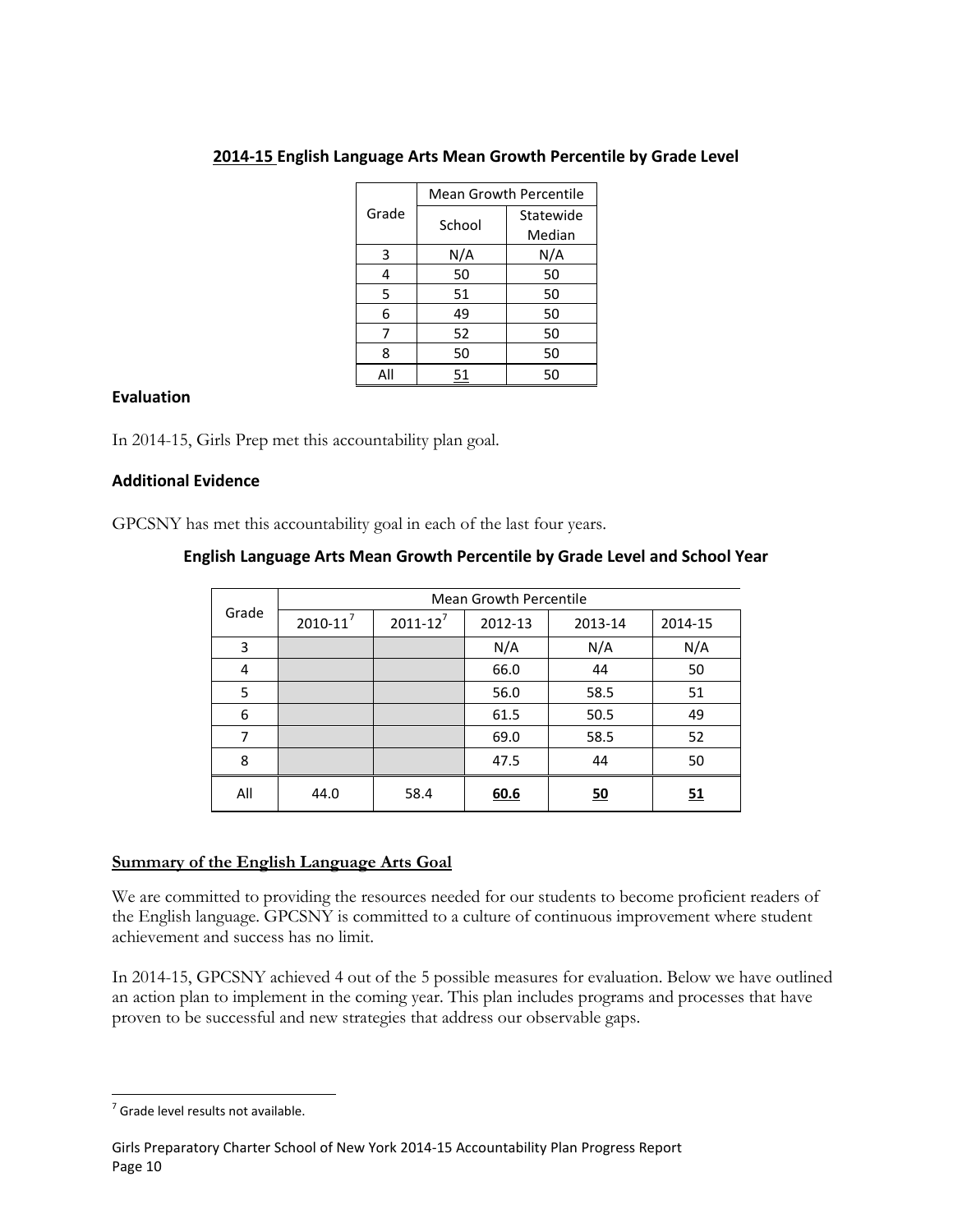Like the overwhelming majority of charter schools in New York City, Girls Prep did not meet the goal of 75 percent proficiency in 2013-14. However, our outstanding growth data gives us confidence that we are on a predictive path to attaining that goal in the future.

| Type        | <b>Measure</b>                                                                                                                                                                                                                                                                                                                                                                             | <b>Outcome</b>  |
|-------------|--------------------------------------------------------------------------------------------------------------------------------------------------------------------------------------------------------------------------------------------------------------------------------------------------------------------------------------------------------------------------------------------|-----------------|
| Absolute    | Each year, 75 percent of all tested students who are enrolled in at least their<br>second year will perform at proficiency on the New York State English<br>language arts exam for grades 3-8.                                                                                                                                                                                             | Did Not Achieve |
| Absolute    | Each year, the school's aggregate Performance Level Index (PLI) on the state<br>English language arts exam will meet that year's Annual Measurable Objective<br>(AMO) set forth in the state's NCLB accountability system.                                                                                                                                                                 | Achieved        |
| Comparative | Each year, the percent of all tested students who are enrolled in at least their<br>second year and performing at proficiency on the state English language arts<br>exam will be greater than that of students in the same tested grades in the local<br>school district.                                                                                                                  | Achieved        |
| Comparative | Each year, the school will exceed its predicted level of performance on the state<br>English language arts exam by an Effect Size of 0.3 or above (performing<br>higher than expected to a small degree) according to a regression analysis<br>controlling for economically disadvantaged students among all public schools<br>in New York State. (Using 2012-13 school district results.) | Achieved        |
| Growth      | Each year, under the state's Growth Model the school's mean unadjusted<br>growth percentile in English language arts for all tested students in grades 4-8<br>will be above the state's unadjusted median growth percentile.                                                                                                                                                               | Achieved        |

# **Action Plan**

# **Curriculum**

In 2012-13, our network-wide data inquiry team established that students' lack of vocabulary and content knowledge impeded their ability to access complex texts. Accordingly, we embarked upon a curriculum upgrade process to improve the rigor and coherence of our ELA curriculum. In 2013-14, we assembled a team of 24 teachers and school leaders from across our network to lead this work. This team audited our existing units, as well as high quality external units from EngageNY and high-performing peer schools. They selected "the best of the best" units and engaged in an upgrade process to match those units to our core values and ensure that they built a coherent set of knowledge and skills.

In 2014-15 we will be implementing this new curriculum in all grades. The work will be led by network staff in collaboration with school-based staff. Our network team now includes a Chief Academic Officer and two Director of Literacy Achievement, who are supported by the Principals, Directors of Curriculum and Assessment, and Literacy Coach at each school.

#### **Instruction**

The second key lever to drive academic improvement is to continue to refine our coaching and observation processes. This year, Girls Prep's full-time instructional leaders include an ELA coach, two math coaches, two Directors of Curriculum and Assessment, and our principals, who are our primary instructional leaders. All of these individuals will regularly observe teachers and provide instructional feedback. Grade team leaders will also conduct informal observations and peer observations. All observations will utilize the Danielson framework as our model of excellent teaching.

In addition, we have invested in SWIVL/Torsh technology to facilitate the videotaping and collaborative review of instruction. We have set the expectation that video be used throughout the school's coaching

Girls Preparatory Charter School of New York 2014-15 Accountability Plan Progress Report Page 11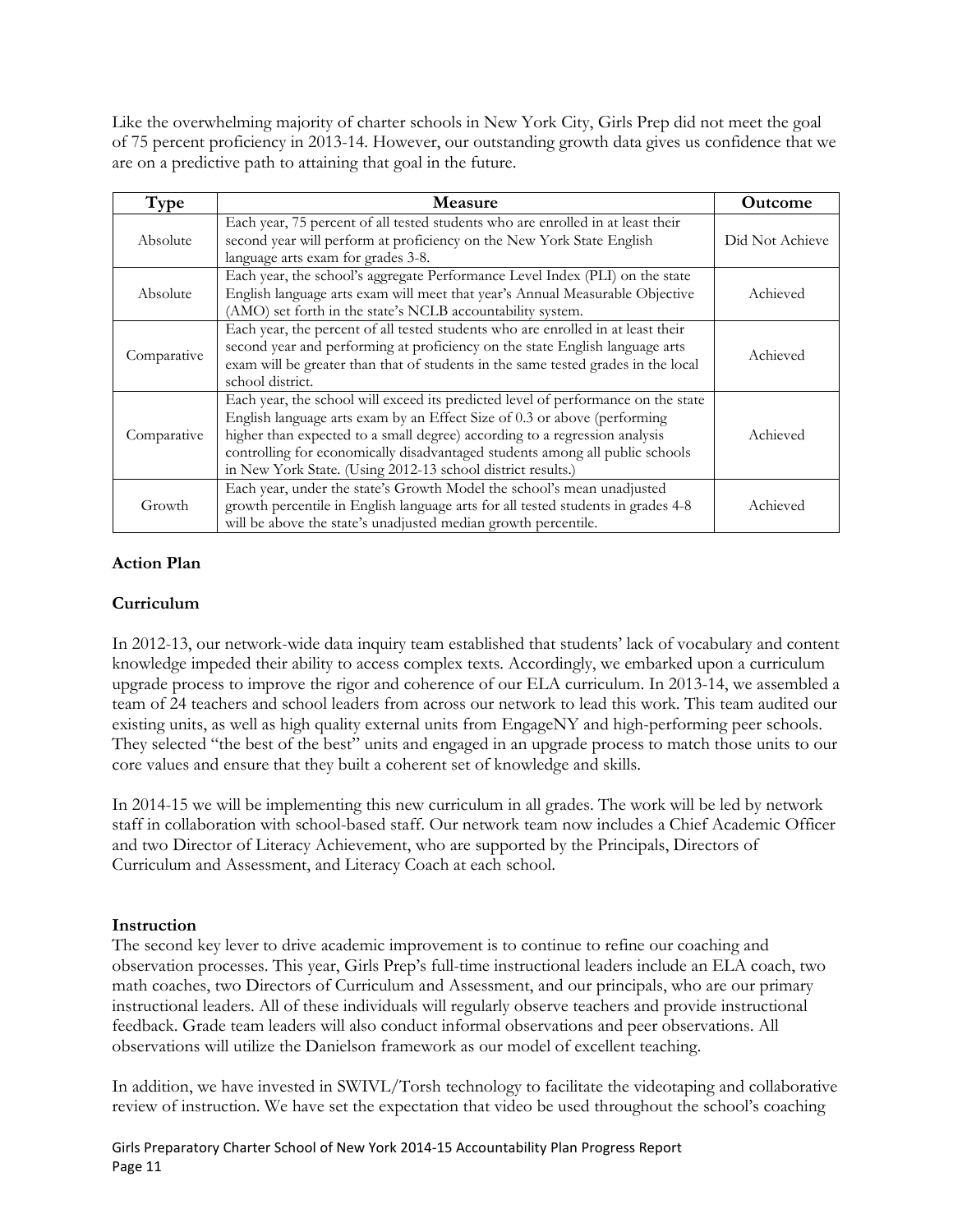cycles and professional development, both to highlight exemplar practice and to help teachers and leaders reflect on their practice.

#### **Data & Assessment**

In the area of data analysis and action planning, we have created an interlocking structure of networkwide data inquiry teams to ensure that all forms of data are being used and triangulated effectively. Similar in nature to professional learning communities, grade-level data inquiry teams will be led by grade-team leaders, who will in turn sit on school-wide data inquiry teams led by the Directors of Curriculum and Assessment, who will in turn sit on a network-wide data inquiry team led by the network's Chief Data and Accountability Officer. All of the network's Directors of Curriculum and Assessment will participate in monthly like-position meetings with the network staff in order to share best practices and engage in professional development.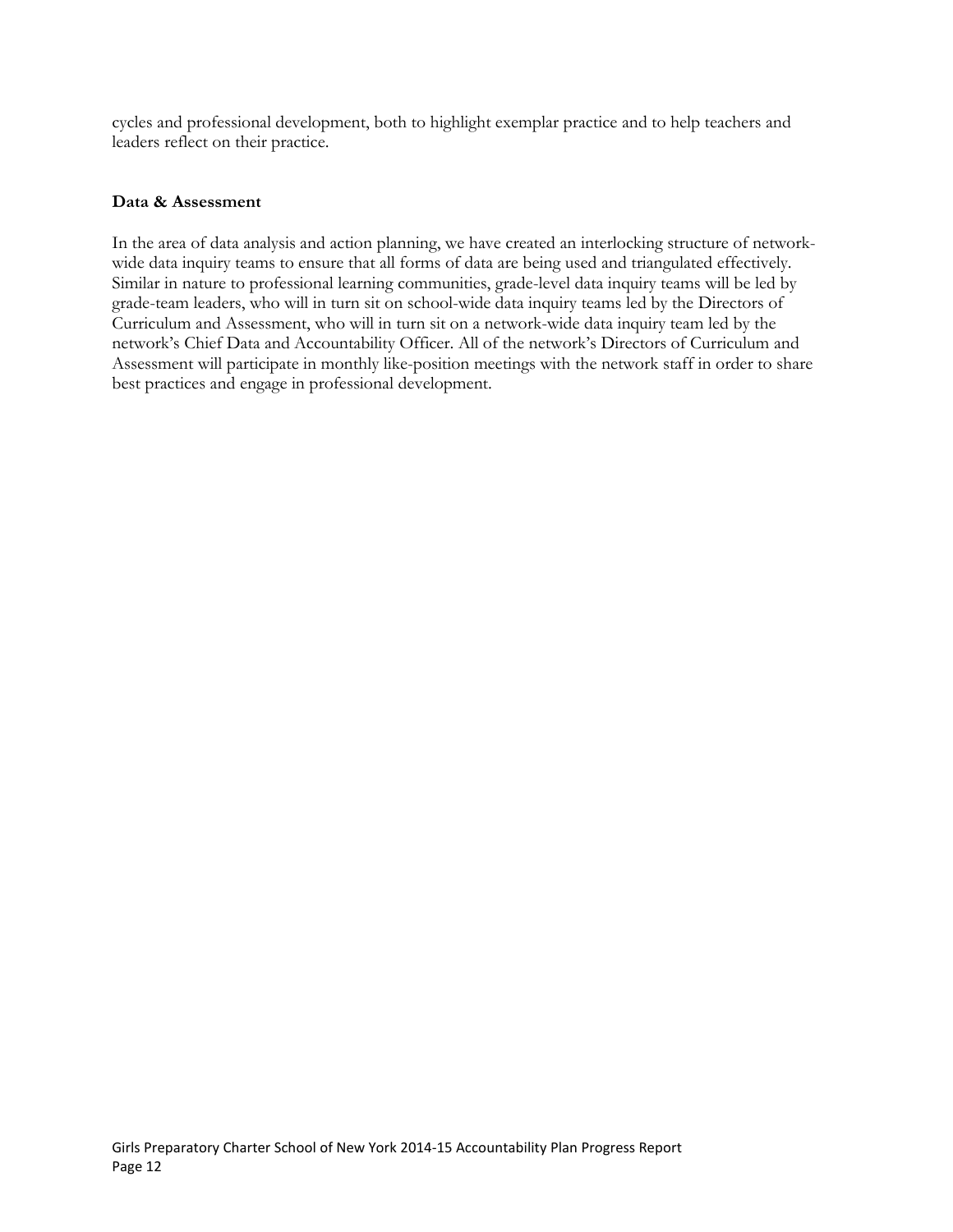# **MATHEMATICS**

#### **Goal 2: Mathematics**

GPCSNY students will demonstrate steady progress in the understanding and application of mathematical skills and concepts.

#### **Background**

GPCSNY has an intensive math curriculum that utilizes the Common Core State Standards as a foundation and folds in rigorous curricula to challenge students and allow teachers to narrow and deepen the scope of math instruction.

GPCSNY's math instruction schedule includes a morning meeting each day, as well as a math lesson each day at the elementary level. There is one additional math period each week that is to be used for review and/or extension. In middle school, scholars have math instruction for one hour and thirty minutes daily.

GPCSNY is continuing to use publisher resources such as EnVision for the elementary and Connected Math at the middle school, but the program is supplemented with additional content and exemplars to provide more process based problem solving and to fill gaps in the curriculum.

GPCSNY's instructional leadership teams focus on abstract math to more readily assure that students will be able to take on a more diverse array of mathematical problems and apply their mathematical understandings to new and varied situations. With this strategy teachers are also able to hone their instructional technique through intensive development of lessons.

In every grade, GPCSNY uses data to differentiate instruction and create guided groups, centers, and lessons. Differentiated instruction is essential in reaching the needs of all students. We also strive to dig deep with our questioning and encourage students to explain and justify their ideas.

#### **Goal 2: Absolute Measure**

Each year, 75 percent of all tested students enrolled in at least their second year will perform at proficiency on the New York State mathematics examination for grades 3-8.

# **Method**

The school administered the New York State Testing Program mathematics assessment to students in 3rd through 8th grade in April 2015. Each student's raw score has been converted to a grade-specific scaled score and a performance level.

The table below summarizes participation information for this year's test administration. The table indicates total enrollment and total number of students tested. It also provides a detailed breakdown of those students excluded from the exam. Note that this table includes all students according to grade level, even if they have not enrolled in at least their second year.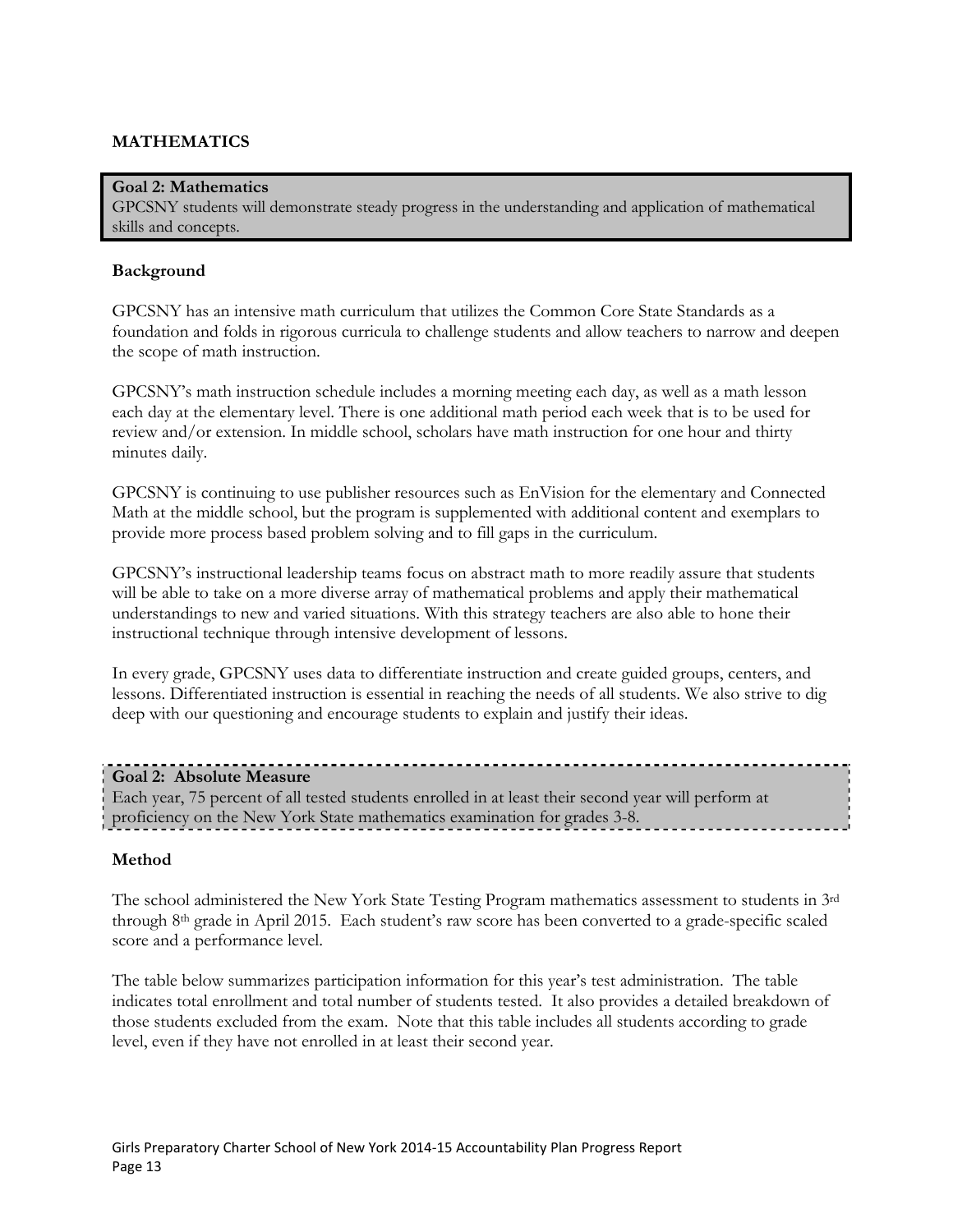#### **2014-15 State Mathematics Exam Number of Students Tested and Not Tested**

| Grade | Total  |     | Total |        |          |
|-------|--------|-----|-------|--------|----------|
|       | Tested | IEP | ELL   | Absent | Enrolled |
|       |        |     |       |        |          |
|       |        |     |       |        |          |
|       | 68     |     |       |        | 68       |
|       | 49     |     |       |        | 49       |
|       |        |     |       |        |          |
|       |        |     |       |        |          |
|       | 347    |     |       |        | 341      |

#### **Results**

43.1% of Girls Prep students enrolled in at least their second year were proficient on the NYS mathematics examination.

| Grades |          | All Students     |          | Enrolled in at least their Second Year |  |  |
|--------|----------|------------------|----------|----------------------------------------|--|--|
|        | Percent  | Number<br>Tested | Percent  | Number<br>Tested                       |  |  |
| 3      | $53.5\%$ | 71               | 57.1%    | 56                                     |  |  |
|        | 53.5%    | 71               | 55.2%    | 58                                     |  |  |
| 5      | $25.0\%$ | 68               | 25.7%    | 35                                     |  |  |
| 6      | 28.6%    | 49               | 33.3%    | 36                                     |  |  |
|        | $34.0\%$ | 47               | $34.0\%$ | 47                                     |  |  |
| 8      | 53.7%    | 41               | 53.7%    | 41                                     |  |  |
| All    | 41.4%    | 347              | $43.1\%$ | 273                                    |  |  |

# **Performance on 2014-15 State Mathematics Exam By All Students and Students Enrolled in At Least Their Second Year**

# **Evaluation**

Girls Prep did not meet the accountability measure of 75 percent of students enrolled in at least their second year achieving proficiency. However, as the data in the following sections demonstrates, Girls Prep students made significantly more than a year of growth, and also outperformed their host district. Accordingly, we believe the data indicates that Girls Prep is on a predictive path to meeting the goal of 75 percent proficiency in the future.

# **Additional Evidence**

The below table indicates that the percentage of students in at least their second year achieving proficiency increased by 4.6% from 2012-13 to 2014-15.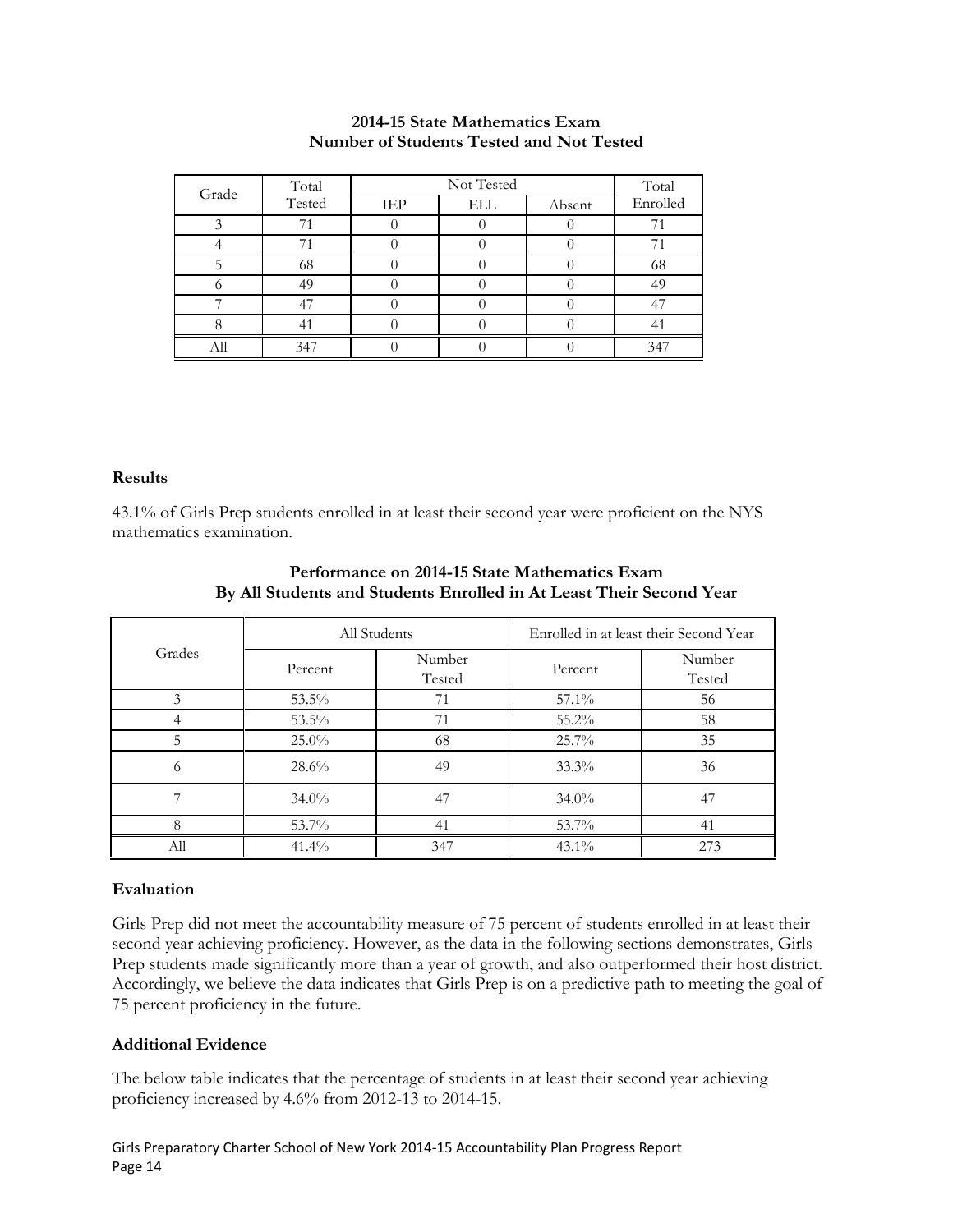|                |          |         |          | Percent of Students Enrolled in At Least Their Second Year Achieving Proficiency |          |        |          |        |  |
|----------------|----------|---------|----------|----------------------------------------------------------------------------------|----------|--------|----------|--------|--|
| Grade          |          | 2011-12 | 2012-13  |                                                                                  | 2013-14  |        | 2014-15  |        |  |
|                | Percent  | Number  | Percent  | Number                                                                           | Percent  | Number | Percent  | Number |  |
|                |          | Tested  |          | Tested                                                                           |          | Tested |          | Tested |  |
| 3              | $75.0\%$ | 44      | $31.0\%$ | 42                                                                               | 57.1%    | 63     | 57.1%    | 56     |  |
| $\overline{4}$ | 86.1%    | 44      | $50.0\%$ | 48                                                                               | 47.6%    | 42     | 55.2%    | 58     |  |
| 5              | $44.1\%$ | 43      | $18.6\%$ | 43                                                                               | $34.4\%$ | 32     | $25.7\%$ | 35     |  |
| 6              | $74.5\%$ | 59      | $60.0\%$ | 45                                                                               | 53.7%    | 41     | 33.3%    | 36     |  |
| 7              | 86.0%    | 43      | 26.8%    | 56                                                                               | 68.9%    | 45     | $34.0\%$ | 47     |  |
| 8              | N/A      | N/A     | $45.5\%$ | 44                                                                               | $19.4\%$ | 62     | 53.7%    | 41     |  |
| All            | $73.3\%$ | 233     | 38.5%    | 278                                                                              | $46.5\%$ | 284    | $43.1\%$ | 273    |  |

**Mathematics Performance by Grade Level and School Year**

# **Goal 2: Absolute Measure**

Each year, the school's aggregate Performance Level Index (PLI) on the State mathematics exam will meet the Annual Measurable Objective (AMO) set forth in the state's NCLB accountability system.

# **Method**

The federal No Child Left Behind law holds schools accountable for making annual yearly progress towards enabling all students to be proficient. As a result, the state sets an AMO each year to determine if schools are making satisfactory progress toward the goal of proficiency in the state's learning standards in mathematics. To achieve this measure, all tested students must have a Performance Level Index (PLI) value that equals or exceeds the 2013-14 mathematics AMO of 86. The PLI is calculated by adding the sum of the percent of all tested students at Levels 2 through 4 with the sum of the percent of all tested students at Levels 3 and 4. Thus, the highest possible PLI is 200.[8](#page-15-0)

#### **Results**

GPCSNY's performance index for mathematics was 123 in the 2014-15 school year. This exceeds the AMO of 86.

| Number in |         | Percent of Students at Each Performance Level |         |  |         |  |         |  |     |
|-----------|---------|-----------------------------------------------|---------|--|---------|--|---------|--|-----|
| Cohort    | Level 1 |                                               | Level 2 |  | Level 3 |  | Level 4 |  |     |
|           | 19%     |                                               | 39%     |  | 29%     |  | 13%     |  |     |
|           | PI      | $=$                                           | 39      |  | 29      |  |         |  | 81  |
|           |         |                                               |         |  | 29      |  | 13      |  | 42  |
|           |         |                                               |         |  |         |  | PLI     |  | 123 |

|  | <b>Mathematics 2013-14 Performance Level Index (PLI)</b> |  |  |
|--|----------------------------------------------------------|--|--|
|  |                                                          |  |  |

# **Evaluation**

GPCSNY exceeded the Annual Measurable Objective by 37 points in 2014-15.

<span id="page-15-0"></span><sup>8</sup> In contrast to NYSED's Performance Index, the PLI does not account for year-to-year growth toward proficiency.  $\overline{a}$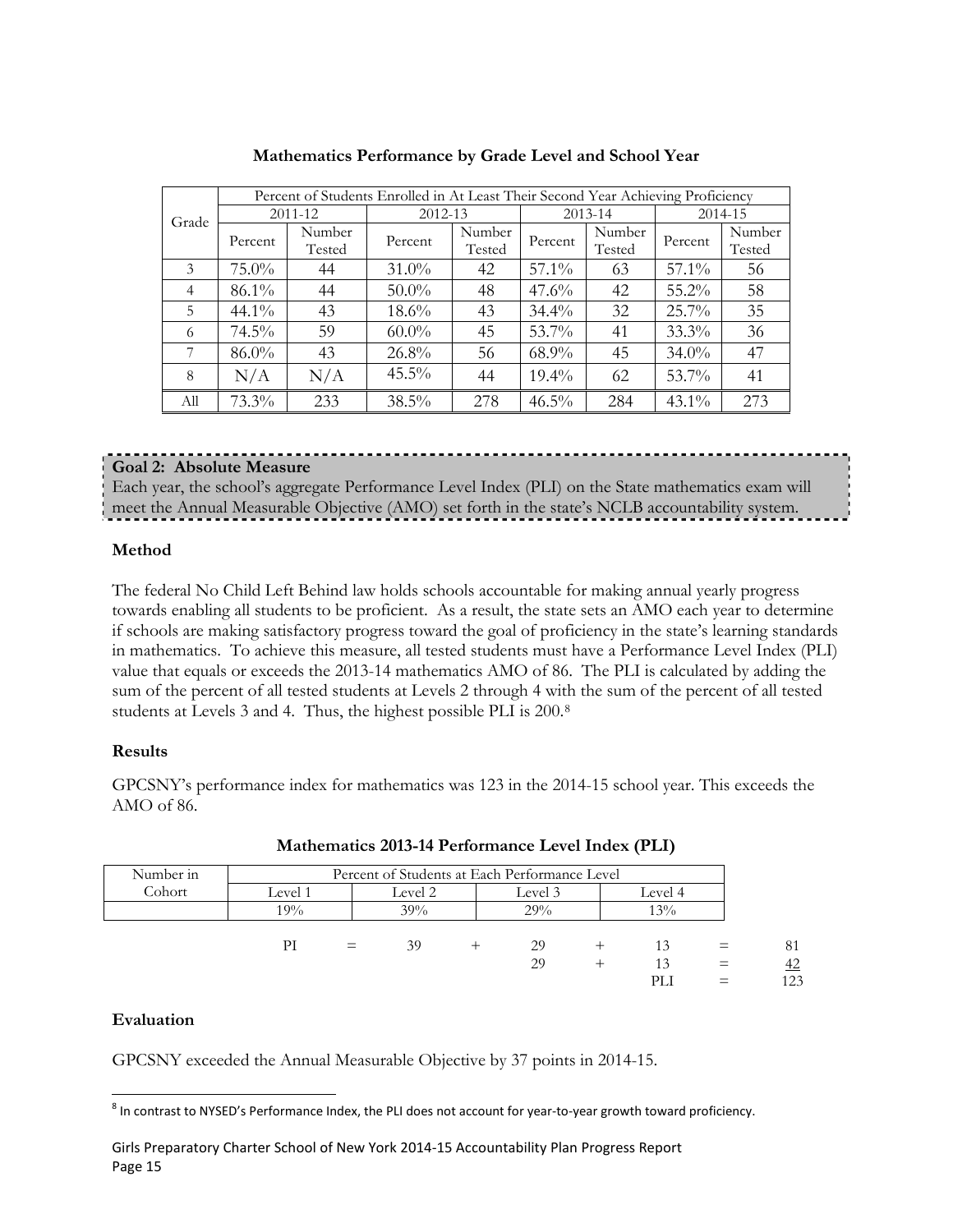| _______________<br><b>Goal 2: Comparative Measure</b>                                                       |  |
|-------------------------------------------------------------------------------------------------------------|--|
| Each year, the percent of all tested students who are enrolled in at least their second year and performing |  |
| at proficiency on the state mathematics exam will be greater than that of all students in the same tested   |  |
| grades in the local school district.                                                                        |  |
|                                                                                                             |  |

# **Method**

A school compares tested students enrolled in at least their second year to all tested students in the surrounding public school district. Comparisons are between the results for each grade in which the school had tested students in at least their second year at the school and the total result for all students at the corresponding grades in the school district.[9](#page-16-0)

#### **Results**

Students enrolled in at least their second year at Girls Prep outperformed those of their host district, NYC Community District 1.

|       | Percent of Students at Proficiency                                 |     |                       |                  |  |  |  |  |
|-------|--------------------------------------------------------------------|-----|-----------------------|------------------|--|--|--|--|
| Grade | <b>Charter School Students</b><br>In At Least 2 <sup>nd</sup> Year |     | All District Students |                  |  |  |  |  |
|       | Number<br>Percent<br>Tested                                        |     | Percent               | Number<br>Tested |  |  |  |  |
| 3     | $57.1\%$                                                           | 56  | $48.2\%$              | 765              |  |  |  |  |
| 4     | 55.2%                                                              | 58  | $45.8\%$              | 803              |  |  |  |  |
| 5     | 25.7%                                                              | 35  | $49.7\%$              | 782              |  |  |  |  |
| 6     | $33.3\%$                                                           | 36  | $44.3\%$              | 765              |  |  |  |  |
| 7     | $34.0\%$                                                           | 47  | $34.3\%$              | 697              |  |  |  |  |
| 8     | 53.7%                                                              | 41  | $27.3\%$              | 652              |  |  |  |  |
| All   | $43.1\%$                                                           | 273 | 41.6%                 | 4,464            |  |  |  |  |

# **2014-15 State Mathematics Exam Charter School and District Performance by Grade Level**

# **Evaluation**

 $\overline{a}$ 

Girls Prep met the accountability measure requiring that students who are enrolled in at least their second year and performing at proficiency on the state mathematics exam to be greater than that of all students in the same tested grades in the local school district.

#### **Additional Evidence**

The below table demonstrates that Girls Prep students have outperformed the students of the school's host district, District 1, in each of the last 4 years.

<span id="page-16-0"></span> $^9$  Schools can acquire these data when the New York State Education Department releases its Access database containing grade level ELA and math test results for all schools and districts statewide. The NYSED announces the release of the data on its News [Release webpage.](http://www.oms.nysed.gov/press/)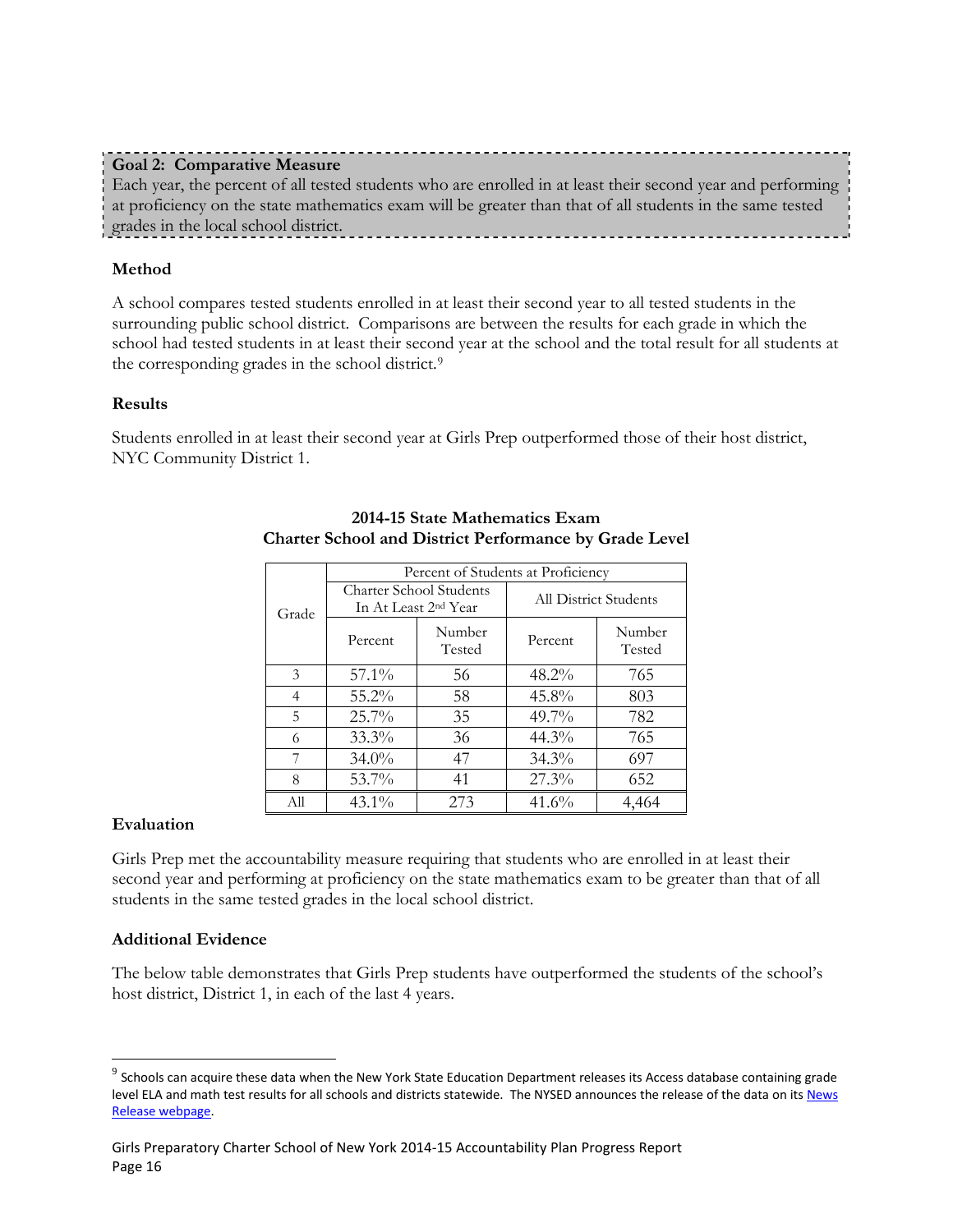|                |          | Percent of Students Enrolled in at Least their Second Year Who Are at Proficiency Compared to |          |                                |          |          |          |          |  |  |
|----------------|----------|-----------------------------------------------------------------------------------------------|----------|--------------------------------|----------|----------|----------|----------|--|--|
|                |          |                                                                                               |          | <b>Local District Students</b> |          |          |          |          |  |  |
| Grade          | 2011-12  |                                                                                               |          | 2012-13                        |          | 2013-14  | 2014-15  |          |  |  |
|                | Girls    | District                                                                                      | Girls    | District 1                     | Girls    | District | Girls    | District |  |  |
|                | Prep     |                                                                                               | Prep     |                                | Prep     |          | Prep     |          |  |  |
| 3              | $75.0\%$ | $60.5\%$                                                                                      | $31.0\%$ | $42.0\%$                       | $57.1\%$ | 47%      | 57.1%    | $48.2\%$ |  |  |
| $\overline{4}$ | $86.1\%$ | $69.7\%$                                                                                      | $50.0\%$ | $41.3\%$                       | $47.6\%$ | 49%      | $55.2\%$ | $45.8\%$ |  |  |
| 5              | $44.1\%$ | $64.9\%$                                                                                      | $18.6\%$ | $32.3\%$                       | $34.4\%$ | 41%      | $25.7\%$ | $49.7\%$ |  |  |
| 6              | $74.5\%$ | $63.0\%$                                                                                      | $60.0\%$ | $37.9\%$                       | $53.7\%$ | 42%      | $33.3\%$ | $44.3\%$ |  |  |
| 7              | $86.0\%$ | $64.0\%$                                                                                      | $26.8\%$ | $33.2\%$                       | $68.9\%$ | 38%      | $34.0\%$ | 34.3%    |  |  |
| 8              | N/A      | N/A                                                                                           | $45.5\%$ | $35.6\%$                       | $19.4\%$ | 29%      | 53.7%    | 27.3%    |  |  |
| All            | $73.3\%$ | $64.3\%$                                                                                      | $38.5\%$ | $37.1\%$                       | $46.5\%$ | $41\%$   | $43.1\%$ | 41.6%    |  |  |

# **Mathematics Performance of Charter School and Local District by Grade Level and School Year**

# **Goal 2: Comparative Measure**

Each year, the school will exceed its predicted level of performance on the state mathematics exam by an Effect Size of 0.3 or above (performing higher than expected to a small degree) according to a regression analysis controlling for students eligible for economically disadvantaged students among all public schools in New York State.[10](#page-17-0)

# **Method**

 $\overline{a}$ 

The Charter Schools Institute conducts a Comparative Performance Analysis, which compares the school's performance to demographically similar public schools state-wide. The Institute uses a regression analysis to control for the percentage of economically disadvantaged students among all public schools in New York State. The Institute compares the school's actual performance to the predicted performance of public schools with a similar economically disadvantaged percentage. The difference between the schools' actual and predicted performance, relative to other schools with similar economically disadvantaged statistics, produces an Effect Size. An Effect Size of 0.3 or performing higher than expected to a small degree is the requirement for achieving this measure.

Given the timing of the state's release of economically disadvantaged data and the demands of the data analysis, the 2013-14 analysis is not yet available. This report contains 2013-14 results, the most recent Comparative Performance Analysis available.

<span id="page-17-0"></span><sup>&</sup>lt;sup>10</sup> The Institute will continue using *economically disadvantaged* instead of *eligibility for free lunch* as the demographic variable in 2013-14. Schools should report previous year's results using reported free-lunch statistics.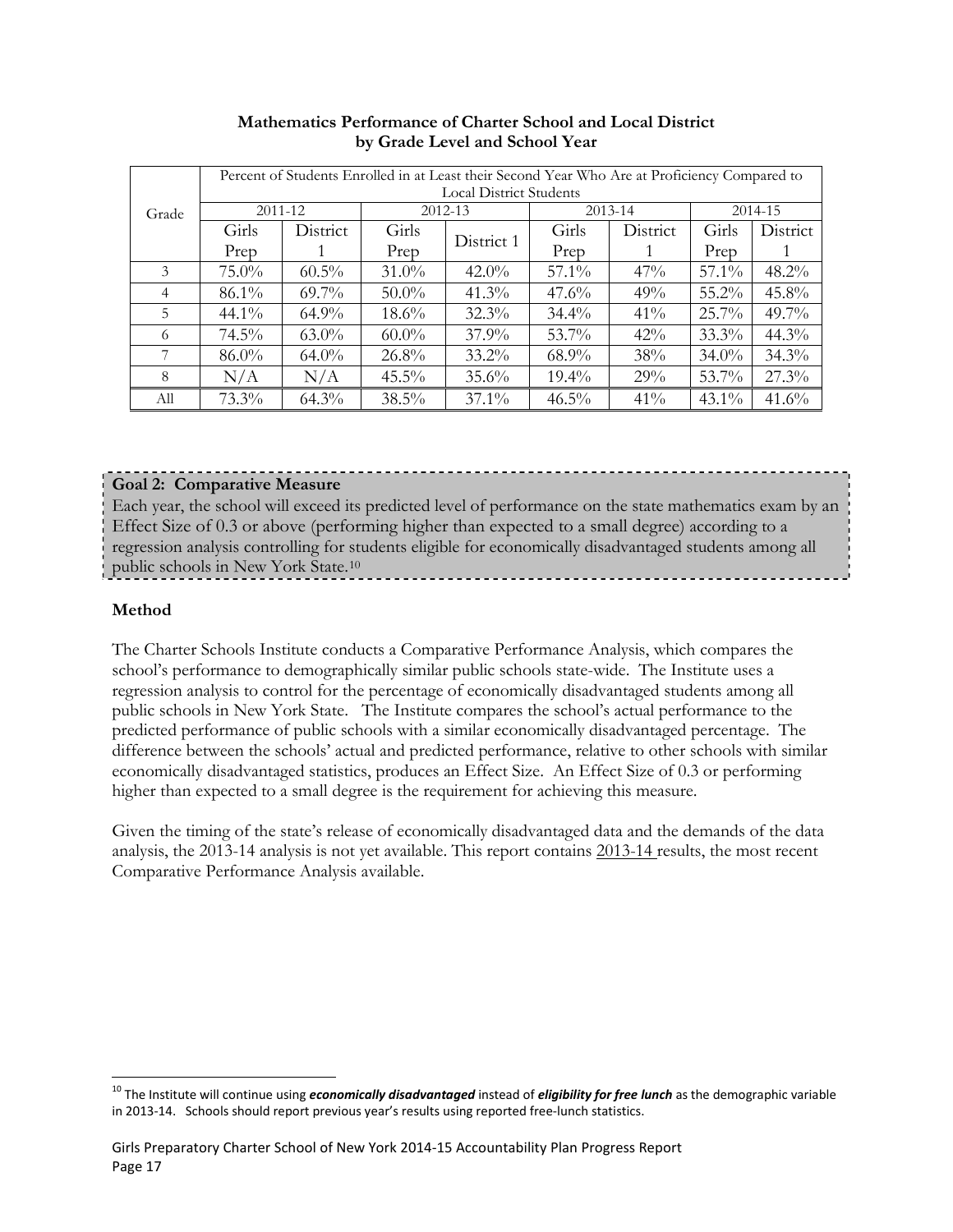# **Results**

In 2013-14, Girls Prep's aggregate effect size in mathematics was 0.88.

| 2019-14 Mathematics Comparative I enormance by Grade Level |                                             |          |        |                                         |                      |         |  |  |
|------------------------------------------------------------|---------------------------------------------|----------|--------|-----------------------------------------|----------------------|---------|--|--|
| Grade                                                      | $\frac{0}{0}$                               | Students |        | Percent of Students                     | Difference between   | Effect  |  |  |
|                                                            | Economically                                | Tested   |        | at Proficiency                          | Actual and Predicted | Size    |  |  |
|                                                            | Disadvantaged                               |          |        |                                         |                      |         |  |  |
|                                                            |                                             |          | Actual | Predicted                               |                      |         |  |  |
| 3                                                          | 84.2                                        | 71       | 53     | 30.9                                    | 22.1                 | 1.22    |  |  |
|                                                            | 82.4                                        | 49       | 45     | 30.8                                    | 14.2                 | 0.72    |  |  |
| 5.                                                         | 78.0                                        | 50       | 28     | 29.9                                    | $-1.9$               | $-0.10$ |  |  |
| 6                                                          | 75.5                                        | 53       | 49     | 27.7                                    | 21.3                 | 1.03    |  |  |
|                                                            | 72.3                                        | 46       | 69     | 23.6                                    | 45.4                 | 2.35    |  |  |
| 8                                                          | 83.1                                        | 63       | 19     | 15.3                                    | 3.7                  | 0.18    |  |  |
| All                                                        | 79.8<br>332<br>26.3<br>43.2<br>16.9<br>0.88 |          |        |                                         |                      |         |  |  |
| School's Overall Comparative Performance:                  |                                             |          |        |                                         |                      |         |  |  |
|                                                            |                                             |          |        | Higher than expected to a medium degree |                      |         |  |  |

| 2013-14 Mathematics Comparative Performance by Grade Level |  |  |
|------------------------------------------------------------|--|--|
|                                                            |  |  |

# **Evaluation**

In 2013-14, Girls Prep met this accountability plan goal. Girls Prep's effect size is not yet available for 2014-15, the year relevant to this analysis.

#### **Additional Evidence**

GPCSNY has had a strongly positive effect size for each of the last four years.

| School<br>Year | Grades | Percent<br>Eligible for<br>Free Lunch | Number<br>Tested | Actual | Predicted | Effect<br>Size |
|----------------|--------|---------------------------------------|------------------|--------|-----------|----------------|
| 2010-11        | K-6    | 62                                    | 222              | 81.1   | 56.2      | 1.32           |
| $2011 - 12$    | $K-7$  | 56.2                                  | 265              | 75.8   | 59.7      | 0.85           |
| 2012-13        | $K-8$  | 73.1                                  | 318              | 35.5   | 22.9      | 0.71           |
| 2013-14        | K-8    | 79.8                                  | 332              | 43.2   | 26.3      | 0.88           |

# **Mathematics Comparative Performance by School Year**

# **Goal 2: Growth Measure[11](#page-18-0)**

Each year, under the state's Growth Model, the school's mean unadjusted growth percentile in mathematics for all tested students in grades 4-8 will be above the state's unadjusted median growth percentile.

# **Method**

<span id="page-18-0"></span><sup>&</sup>lt;sup>11</sup> See Guidelines for Creating [a SUNY Accountability Plan](http://www.newyorkcharters.org/operate/first-year-schools/accountability-plan/) for an explanation.  $\overline{a}$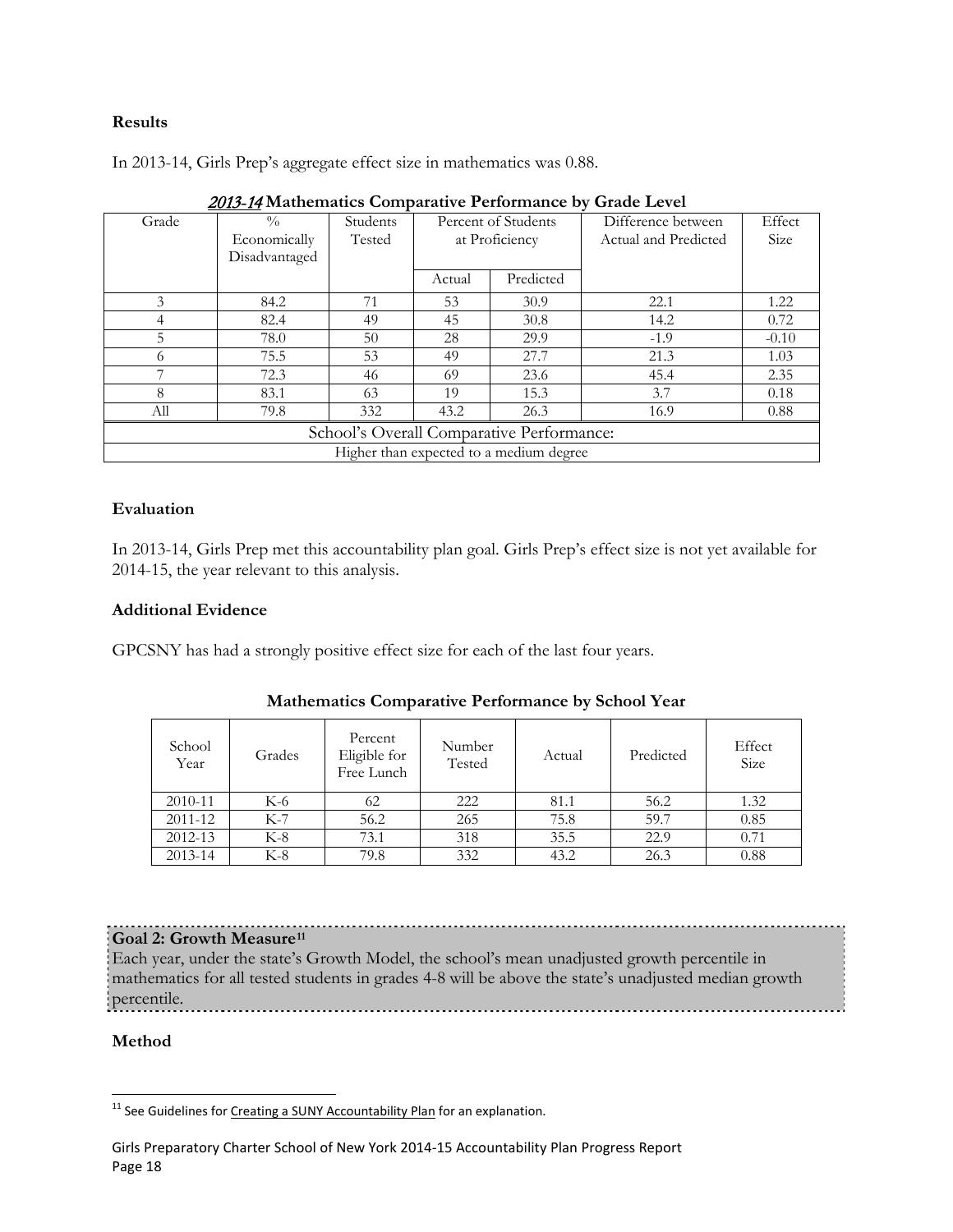This measure examines the change in performance of the same group of students from one year to the next and the progress they are making in comparison to other students with the same score in the previous year. The analysis only includes students who took the state exam in 2013-14 and also have a state exam score in 2012-13 including students who were retained in the same grade. Students with the same 2012-13 scores are ranked by their 2013-14 scores and assigned a percentile based on their relative growth in performance (mean growth percentile). Students' growth percentiles are aggregated schoolwide to yield a school's mean growth percentile. In order for a school to perform above the statewide median, it must have a mean growth percentile greater than 50.

Given the timing of the state's release of Growth Model data, the 2013-14 analysis is not yet available. This report contains 2013-14 results, the most recent Growth Model data available.[12](#page-19-0) 

In 2014-15, Girls Prep's mean unadjusted growth percentile was 45. This is lower than the state's unadjusted median growth percentile of 50.0

|       | <b>Mean Growth Percentile</b> |           |  |  |
|-------|-------------------------------|-----------|--|--|
| Grade | School                        | Statewide |  |  |
|       |                               | Average   |  |  |
| 3     | N/A                           | 50        |  |  |
| 4     | 54                            | 50        |  |  |
| 5     | 38                            | 50        |  |  |
| 6     | 52                            | 50        |  |  |
| 7     | 46                            | 50        |  |  |
| Ջ     | 33                            | 50        |  |  |
| Αll   | 45                            | 50        |  |  |

#### **2014-15 Mathematics Mean Growth Percentile by Grade Level**

#### **Evaluation**

 $\overline{a}$ 

In 2014-15, Girls Prep did not meet this accountability plan goal.

#### **Additional Evidence**

GPCSNY has met this accountability goal in three of the last five years.

<span id="page-19-0"></span> $12$  Schools can acquire these data from the NYSED's business portal: portal.nysed.gov.

Girls Preparatory Charter School of New York 2014-15 Accountability Plan Progress Report Page 19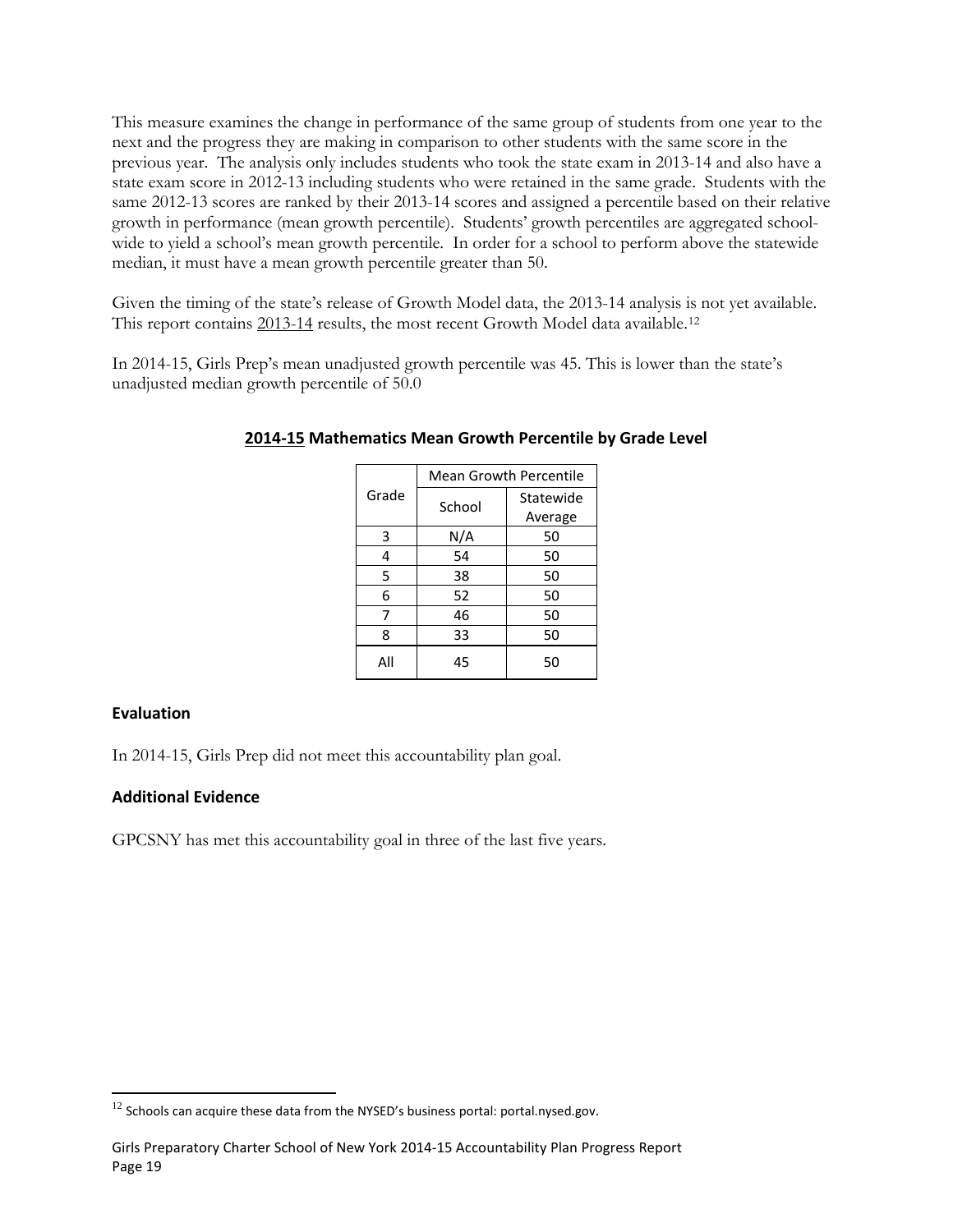|       | <b>Mean Growth Percentile</b> |                  |         |         |         |  |
|-------|-------------------------------|------------------|---------|---------|---------|--|
| Grade | 2010-<br>$11^{13}$            | $2011 - 12^{14}$ | 2012-13 | 2013-14 | 2014-15 |  |
| 3     |                               |                  | N/A     | N/A     | N/A     |  |
| 4     |                               |                  | 59.0    | 50      | 54      |  |
| 5     |                               |                  | 44.0    | 38      | 38      |  |
| 6     |                               |                  | 74.5    | 71      | 52      |  |
| 7     |                               |                  | 53.0    | 69      | 46      |  |
| 8     |                               |                  | 70.5    | 49      | 33      |  |
| All   | 55.5                          | 49.8             | 59.5    | 55      | 45      |  |

# **Mathematics Mean Growth Percentile by Grade Level and School Year**

# **Summary of the Mathematics Goal**

We are committed to providing the resources needed for our students to become proficient mathematicians. GPCSNY is committed to a culture of continuous improvement where student achievement and success has no limit.

In 2014-15, GPCSNY achieved 3 out of the 5 possible measures for evaluation. Below we have outlined an action plan to implement in the coming year. This plan includes programs and processes that have proven to be successful and new strategies that address our observable gaps.

Like the overwhelming majority of charter schools in New York City, Girls Prep did not meet the goal of 75 percent proficiency in 2014-15. However, our outstanding growth data gives us confidence that we are on a predictive path to attaining that goal in the future.

| Type        | <b>Measure</b>                                                                                                                                                                                                                                                                                                                                                                   | <b>Outcome</b>  |
|-------------|----------------------------------------------------------------------------------------------------------------------------------------------------------------------------------------------------------------------------------------------------------------------------------------------------------------------------------------------------------------------------------|-----------------|
| Absolute    | Each year, 75 percent of all tested students who are enrolled in at least their<br>second year will perform at proficiency on the New York State mathematics<br>exam for grades 3-8.                                                                                                                                                                                             | Did Not Achieve |
| Absolute    | Each year, the school's aggregate Performance Level Index (PLI) on the state<br>mathematics exam will meet that year's Annual Measurable Objective (AMO)<br>set forth in the state's NCLB accountability system.                                                                                                                                                                 | Achieved        |
| Comparative | Each year, the percent of all tested students who are enrolled in at least their<br>second year and performing at proficiency on the state mathematics exam will<br>be greater than that of students in the same tested grades in the local school<br>district.                                                                                                                  | Achieved        |
| Comparative | Each year, the school will exceed its predicted level of performance on the state<br>mathematics exam by an Effect Size of 0.3 or above (performing higher than<br>expected to a small degree) according to a regression analysis controlling for<br>economically disadvantaged students among all public schools in New York<br>State. (Using 2012-13 school district results.) | Achieved        |
| Growth      | Each year, under the state's Growth Model the school's mean unadjusted<br>growth percentile in mathematics for all tested students in grades 4-8 will be<br>above the state's unadjusted median growth percentile.                                                                                                                                                               | Did Not Achieve |

<span id="page-20-0"></span><sup>&</sup>lt;sup>13</sup> Grade level results not available.  $\overline{a}$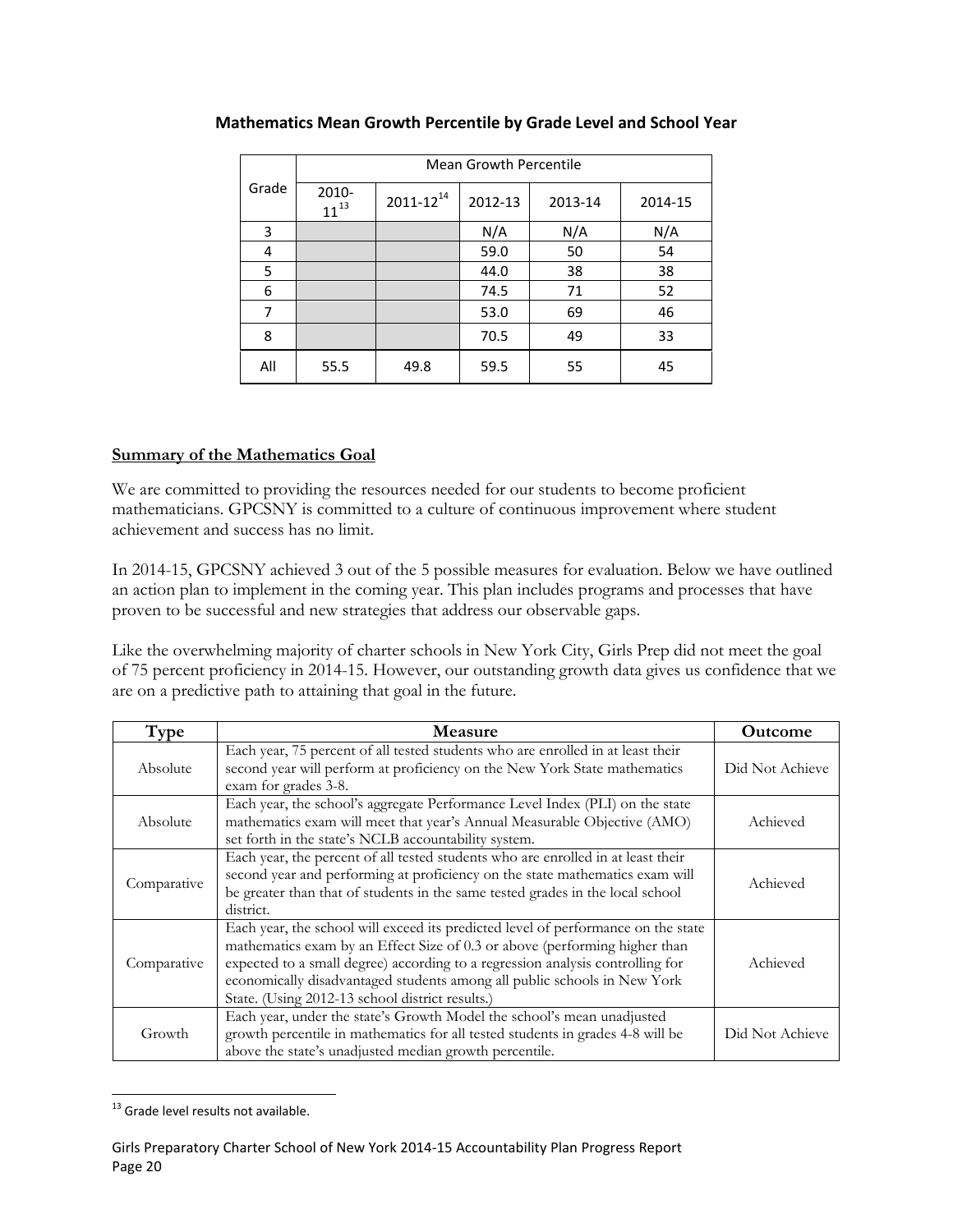# **Action Plan**

#### **Increased Instructional Time**

In Grades K-4, we have implemented a new 30 minute problem-solving block. Students will spend this time critically engaging with a single rigorous question, developing their own strategies and discussing them with peers and as a whole class. We have contracted with Dr. Stephanie Smith to implement Cognitively Guided Instruction (CGI) "Number Talks" during this problem-solving block. CGI has previously been implemented by other NYC charter schools that have seen substantial growth in math achievement as a result.

#### **Instruction**

The second key lever to drive academic improvement is to continue to refine our coaching and observation processes. This year, Girls Prep's full-time instructional leaders include an ELA coach, two math coaches, two Directors of Curriculum and Assessment, and our principals, who are our primary instructional leaders. All of these individuals will regularly observe teachers and provide instructional feedback. Grade team leaders will also conduct informal observations and peer observations. All observations will utilize the Danielson framework as our model of excellent teaching.

#### **Data & Assessment**

In the area of data analysis and action planning, we have created an interlocking structure of networkwide data inquiry teams to ensure that all forms of data are being used and triangulated effectively. Similar in nature to professional learning communities, grade-level data inquiry teams will be led by grade-team leaders, who will in turn sit on school-wide data inquiry teams led by the Directors of Curriculum and Assessment, who will in turn sit on a network-wide data inquiry team led by the network's Director of Data and Assessment. All of the network's Directors of Curriculum and Assessment will participate in monthly like-position meetings with the network staff in order to share best practices and engage in professional development.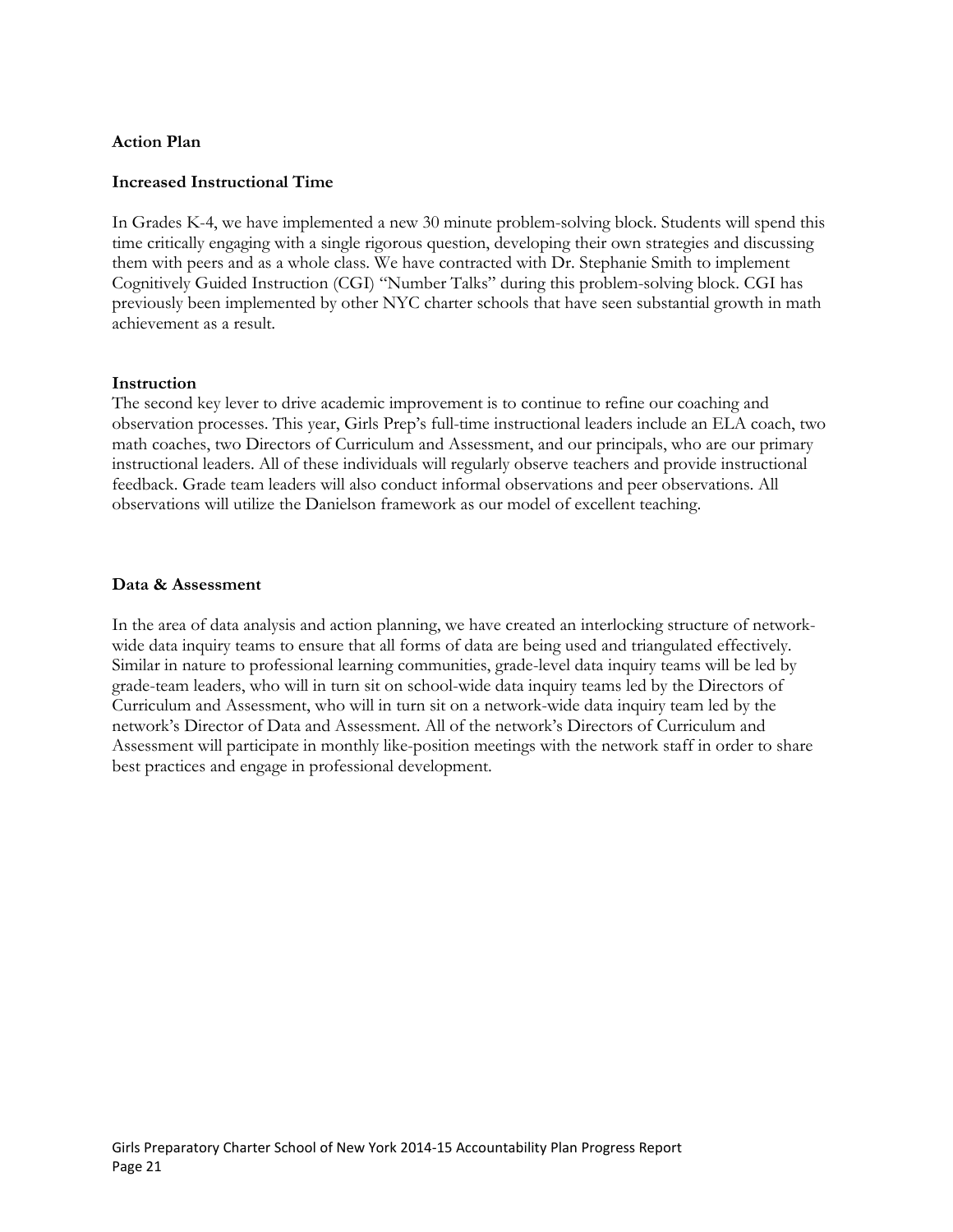# **SCIENCE**

**Goal 3: Science** GPCSNY students will demonstrate proficiency relevant to achievement in science.

#### **Background**

Science at Girls Prep allows students to explore the world through a hands-on, inquiry based approach. Throughout their years in school students will study physical, life, and earth science. Science in kindergarten explores the physical properties of matter (solids) and the changes in plants and animals through the seasons. First grade students study animal diversity, properties of matter (solids and liquids), and the changes in weather through the seasons. In second grade, students use the scientific process to learn about the physics of motion, study properties of earth materials, and look at the symbiotic relationship of plants and animals.

As students move on to third grade, they build on their early childhood learning. Third grade students at Girls Prep complete an in-depth study of metric measurement and its role in quantifying observations on properties of matter. They explore energy through the physics of sound, construct simple machines (force and motion), and look at plant and animal adaptations (structures of life).

In every grade, teachers integrate opportunities for students to read and write about the content, skills, and processes developed through their inquiry work. Teachers use Delta Education FOSS science and the state standards as the key resources in planning instruction.

#### **Goal 3: Absolute Measure**

Each year, 75 percent of all tested students enrolled in at least their second year will perform at proficiency on the New York State science examination.

#### **Method**

The school administered the New York State Testing Program science assessment to students in 4th and 8<sup>th</sup> grade in springs 2014. The school converted each student's raw score to a performance level and a grade-specific scaled score. The criterion for success on this measure requires students enrolled in at least their second year (defined as enrolled by BEDS day of the previous school year) to score at proficiency.

#### **Results**

88% of Girls Prep students enrolled in at least their second year were proficient on the NYS science examination.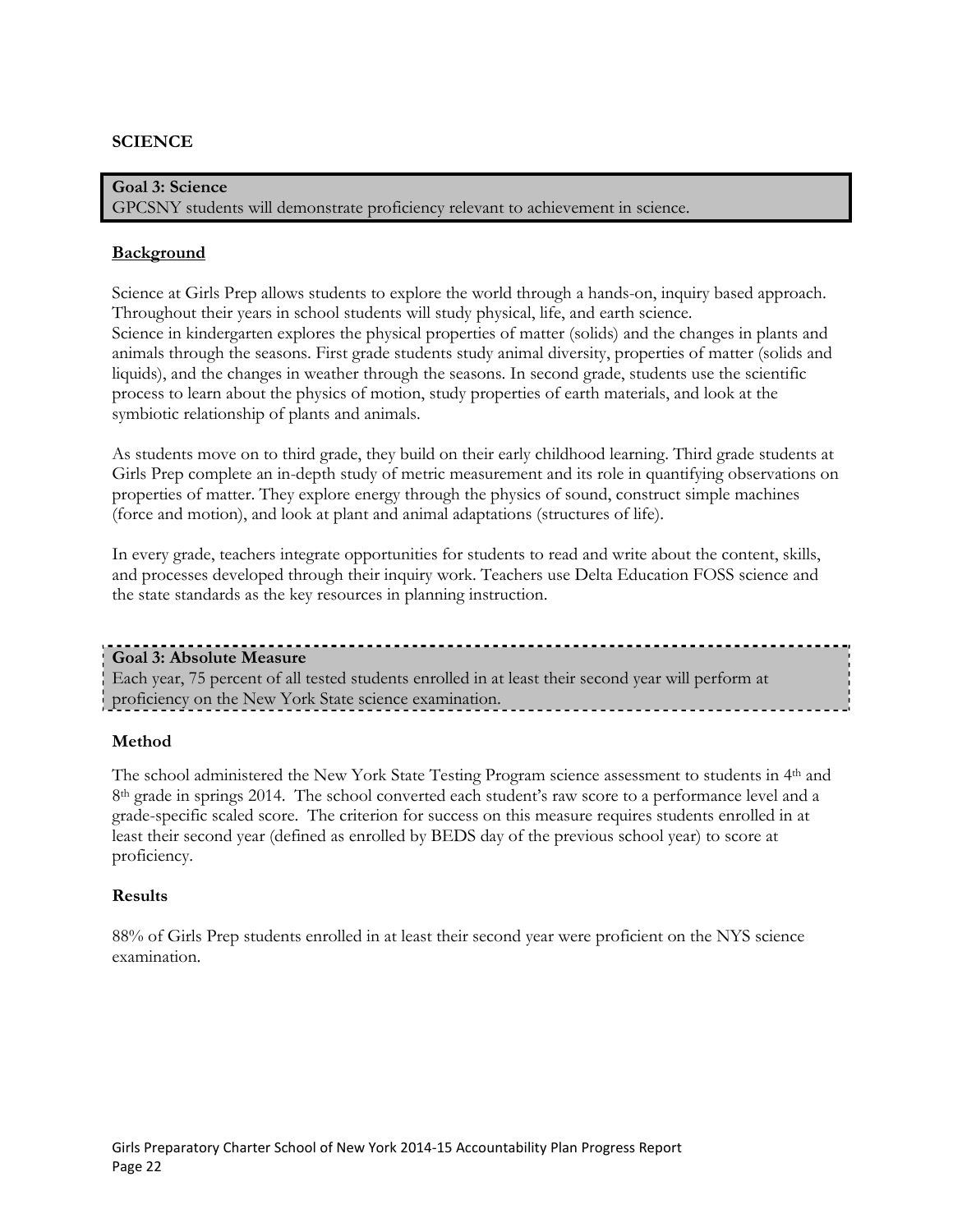|  | <b>Charter School Performance on 2014-15 State Science Exam</b>     |  |
|--|---------------------------------------------------------------------|--|
|  | By All Students and Students Enrolled in At Least Their Second Year |  |

|       | Percent of Students at Proficiency |                                |                       |        |  |  |  |
|-------|------------------------------------|--------------------------------|-----------------------|--------|--|--|--|
|       |                                    | <b>Charter School Students</b> | All District Students |        |  |  |  |
| Grade | In At Least 2 <sup>nd</sup> Year   |                                | (2013-14)             |        |  |  |  |
|       | Percent                            | Number                         | Percent               | Number |  |  |  |
|       |                                    | Tested                         |                       | Tested |  |  |  |
|       | 87.9%                              | 58                             | 85%                   | 862    |  |  |  |
|       | 87.8%                              |                                | 51%                   | 591    |  |  |  |
|       | 87.9%                              |                                | 71.3%                 |        |  |  |  |

#### **Evaluation**

Girls Prep met this accountability goal.

# **Additional Evidence**

|       |         | Percent of Students Enrolled in At Least Their Second Year at Proficiency |         |        |          |        |         |        |  |  |
|-------|---------|---------------------------------------------------------------------------|---------|--------|----------|--------|---------|--------|--|--|
| Grade | 2011-12 |                                                                           | 2012-13 |        | 2013-14  |        | 2014-15 |        |  |  |
|       | Percent | Number                                                                    | Percent | Number | Percent  | Number | Percent | Number |  |  |
|       |         | Tested                                                                    |         | Tested |          | Tested |         | Tested |  |  |
|       | 95%     | 43                                                                        | 98%     | 48     | $97.6\%$ | 42     | 87.9%   | 58     |  |  |
| 8     | N/A     | N/A                                                                       | 70%     | 44     | 56.3%    | 64     | 87.7%   | 41     |  |  |
| All   | $95\%$  |                                                                           | 85%     | 92     | $72.6\%$ | 106    | 87.9%   | 99     |  |  |

#### **Science Performance by Grade Level and School Year**

# **Goal 3: Comparative Measure**

Each year, the percent of all tested students enrolled in at least their second year and performing at proficiency on the state science exam will be greater than that of all students in the same tested grades in the local school district.

# **Method**

The school compares tested students enrolled in at least their second year to all tested students in the surrounding public school district. Comparisons are between the results for each grade in which the school had tested students in at least their second year and the results for the respective grades in the local school district.

#### **Results**

Students enrolled in at least their second year at Girls Prep performed slightly lower than those in their host district, District 1.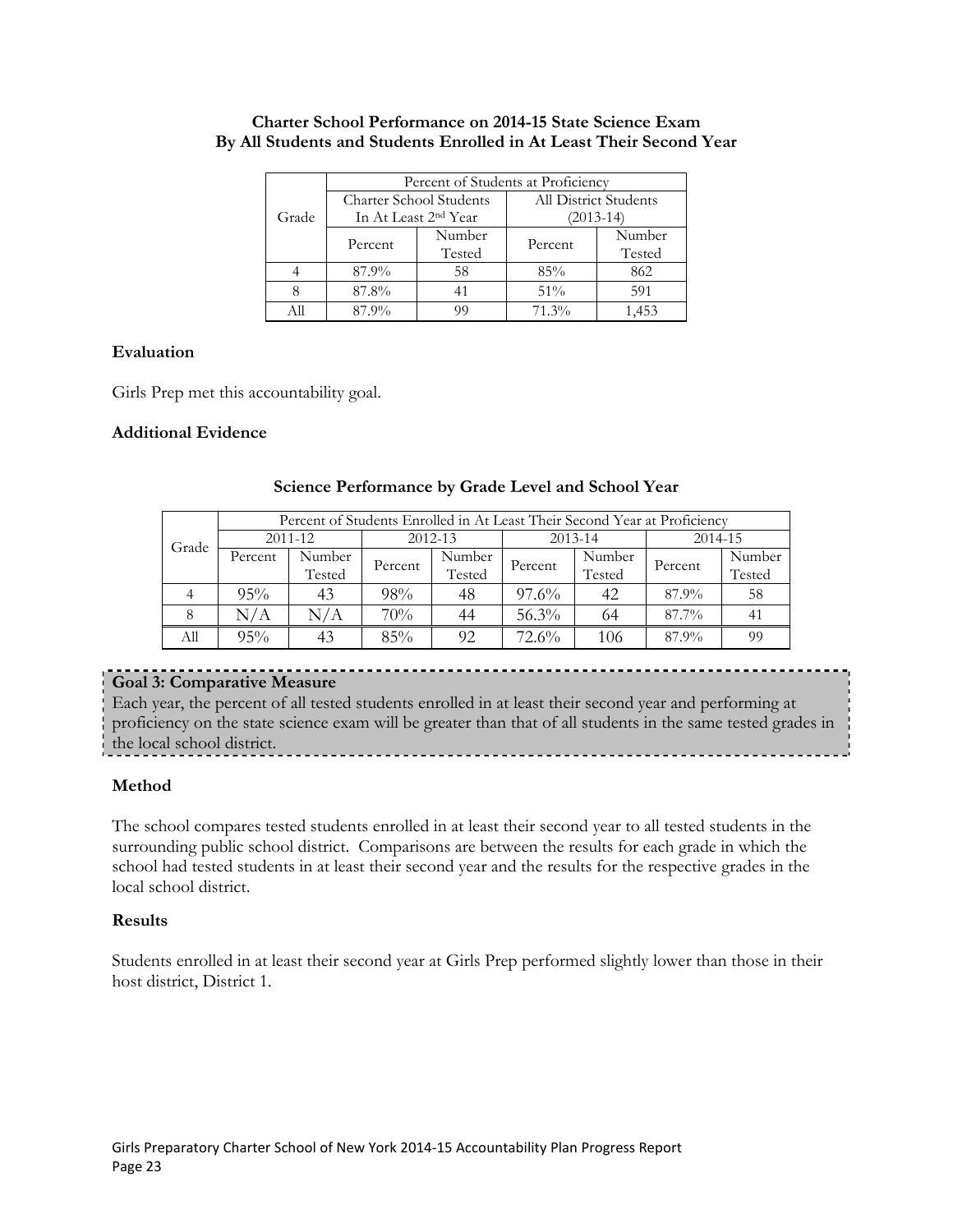|       | Percent of Students at Proficiency |                                  |                       |        |  |  |  |
|-------|------------------------------------|----------------------------------|-----------------------|--------|--|--|--|
|       |                                    | Charter School Students          | All District Students |        |  |  |  |
| Grade |                                    | In At Least 2 <sup>nd</sup> Year | $(2013-14)$           |        |  |  |  |
|       | Percent                            | Number                           | Percent               | Number |  |  |  |
|       |                                    | Tested                           |                       | Tested |  |  |  |
|       | 87.9%                              | 58                               | 85%                   | 862    |  |  |  |
|       | 87.7%                              |                                  | 51%                   | 591    |  |  |  |
|       | 87.9%                              |                                  | 71.3%                 | .453   |  |  |  |

#### **2014-15 State Science Exam Charter School and District Performance by Grade Level**

# **Evaluation**

GPCSNY met the accountability measure requiring that students who are enrolled in at least their second year and performing at proficiency on the state science exam to be greater than that of all students in the same tested grades in the local school district.

# **Additional Evidence**

Girls Prep met this accountability goal in each year of the accountability period prior to 2013-14.

| Percent of Charter School Students at Proficiency and Enrolled in At Least their Second<br>Year Compared to Local District Students |       |          |       |          |          |          |          |          |
|-------------------------------------------------------------------------------------------------------------------------------------|-------|----------|-------|----------|----------|----------|----------|----------|
| Grade                                                                                                                               |       | 2011-12  |       | 2012-13  |          | 2013-14  | 2014-15  |          |
|                                                                                                                                     | Girls | District | Girls | Local    | Charter  | Local    | Charter  | Local    |
|                                                                                                                                     | Prep  |          | Prep  | District | School   | District | School   | District |
| 4                                                                                                                                   | 95%   | 86%      | 98%   | $87\%$   | $97.6\%$ | 85%      | 87.9%    | N/A      |
| 8                                                                                                                                   | N/A   | N/A      | 70%   | $54\%$   | $56.3\%$ | $51\%$   | $87.7\%$ | N/A      |
| All                                                                                                                                 | 95%   | 86%      | 85%   | $74.3\%$ | $72.6\%$ | $71.3\%$ | 87.9%    | N/A      |

#### **Science Performance of Charter School and Local District by Grade Level and School Year**

# **Summary of the Science Goal**

GPCSNY met two out of two science goals in 2014-15.

| Type        | <b>Measure</b>                                                                                                                                                                                                                                  | <b>Outcome</b> |
|-------------|-------------------------------------------------------------------------------------------------------------------------------------------------------------------------------------------------------------------------------------------------|----------------|
| Absolute    | Each year, 75 percent of all tested students enrolled in at least<br>their second year will perform at proficiency on the New York<br>State examination.                                                                                        | Achieved       |
| Comparative | Each year, the percent of all tested students enrolled in at least<br>their second year and performing at proficiency on the state<br>exam will be greater than that of all students in the same tested<br>grades in the local school district. | Achieved       |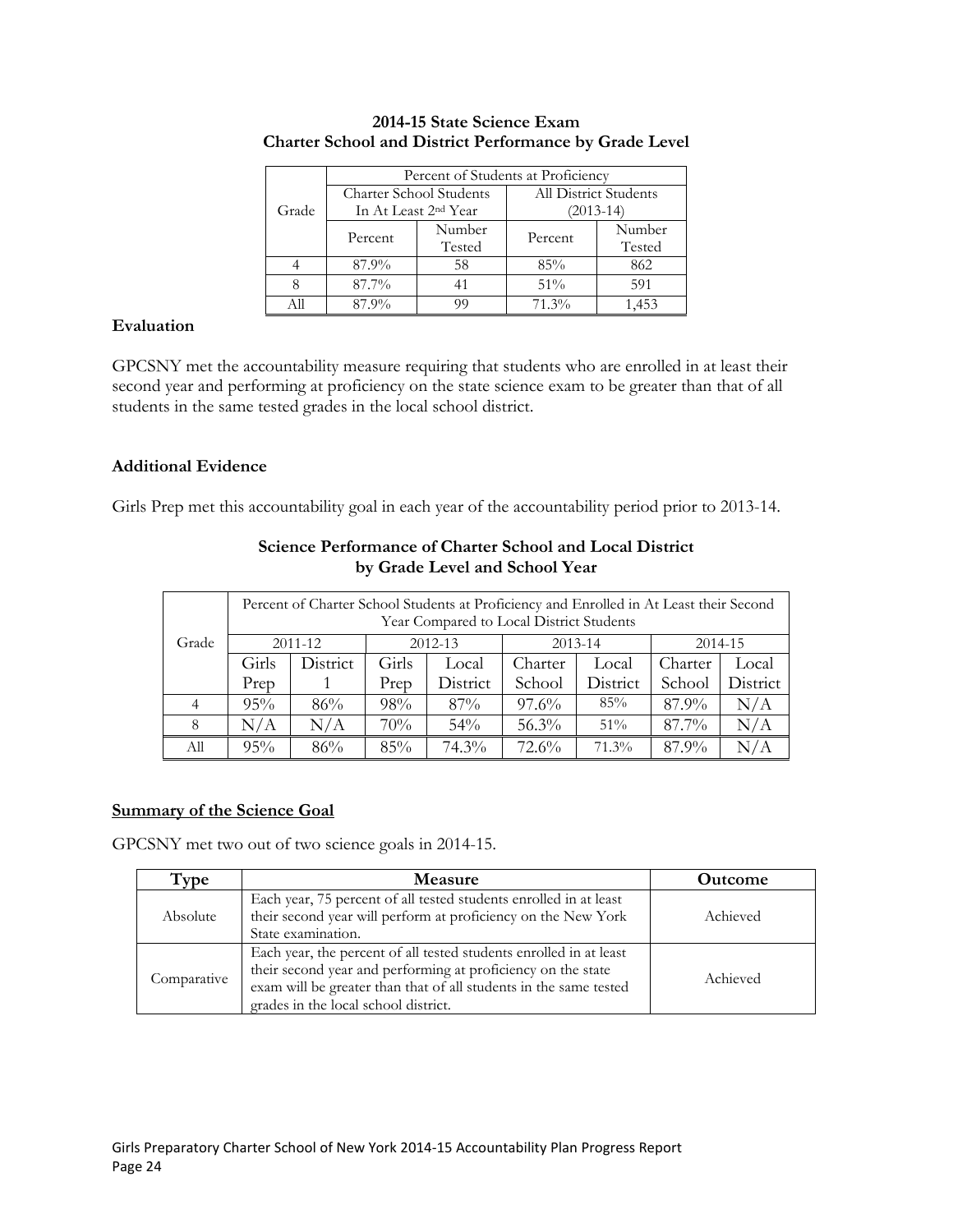# **Action Plan**

We will be looking critically at the alignment of our science curriculum to the Grade 4 and 8 NYS science test. Although we are confident that our curriculum covers all of the material necessary to succeed on the Grade 4 NYS science test, certain content areas may not receive appropriate emphasis or be taught in the appropriate sequence. We will seek to uncover and remedy any gaps in 2014-15.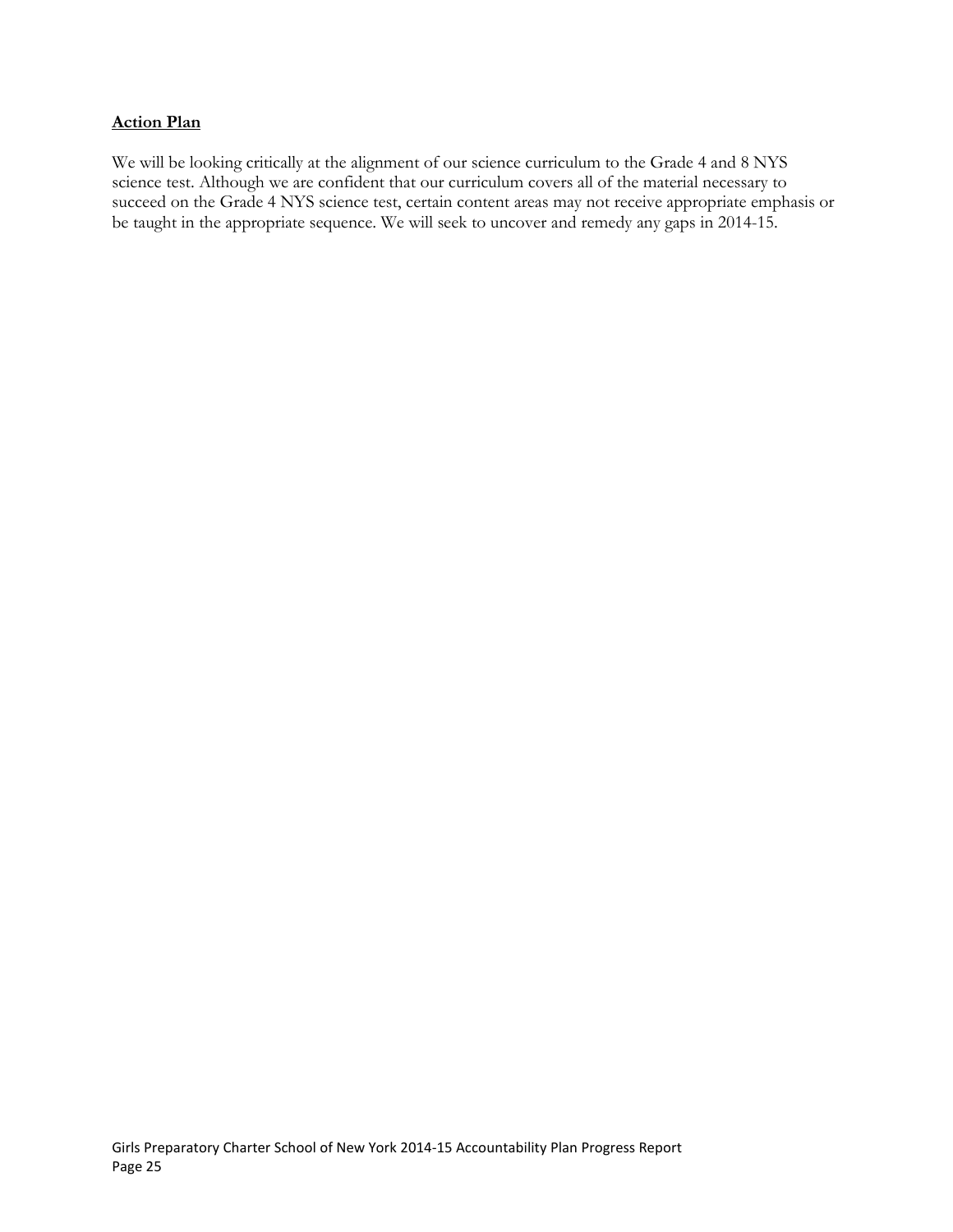# **NCLB**

# **Goal 4: NCLB**

The school will be in Good Standing each year.

#### **Goal 4: Absolute Measure**

Under the state's NCLB accountability system, the school's Accountability Status is in good standing: the state has not identified the school as a Focus School nor determined that it has met the criteria to be identified as a local-assistance-plan school.

#### **Method**

Since *all* students are expected to meet the state's learning standards, the federal No Child Left Behind legislation stipulates that various sub-populations and demographic categories of students among all tested students must meet state proficiency standards. New York, like all states, established a system for making these determinations for its public schools. Each year the state issues School Report Cards. The report cards indicate each school's status under the state's No Child Left Behind (NCLB) accountability system.

#### **Results**

For the 2013-14 school year Girls Prep was in Good Standing.

#### **Evaluation**

GPCSNY met this accountability goal.

| <b>NCLB</b> Status by Year |               |  |
|----------------------------|---------------|--|
| Year                       | <b>Status</b> |  |
| 2007-08                    | Good Standing |  |
| 2008-09                    | Good Standing |  |
| 2009-10                    | Good Standing |  |
| 2010-11                    | Good Standing |  |
| 2011-12                    | Good Standing |  |
| 2012-13                    | Good Standing |  |
| 2013-14                    | Good Standing |  |

#### **Additional Evidence**

GPCSNY has been in good standing for each year of the Accountability Period.